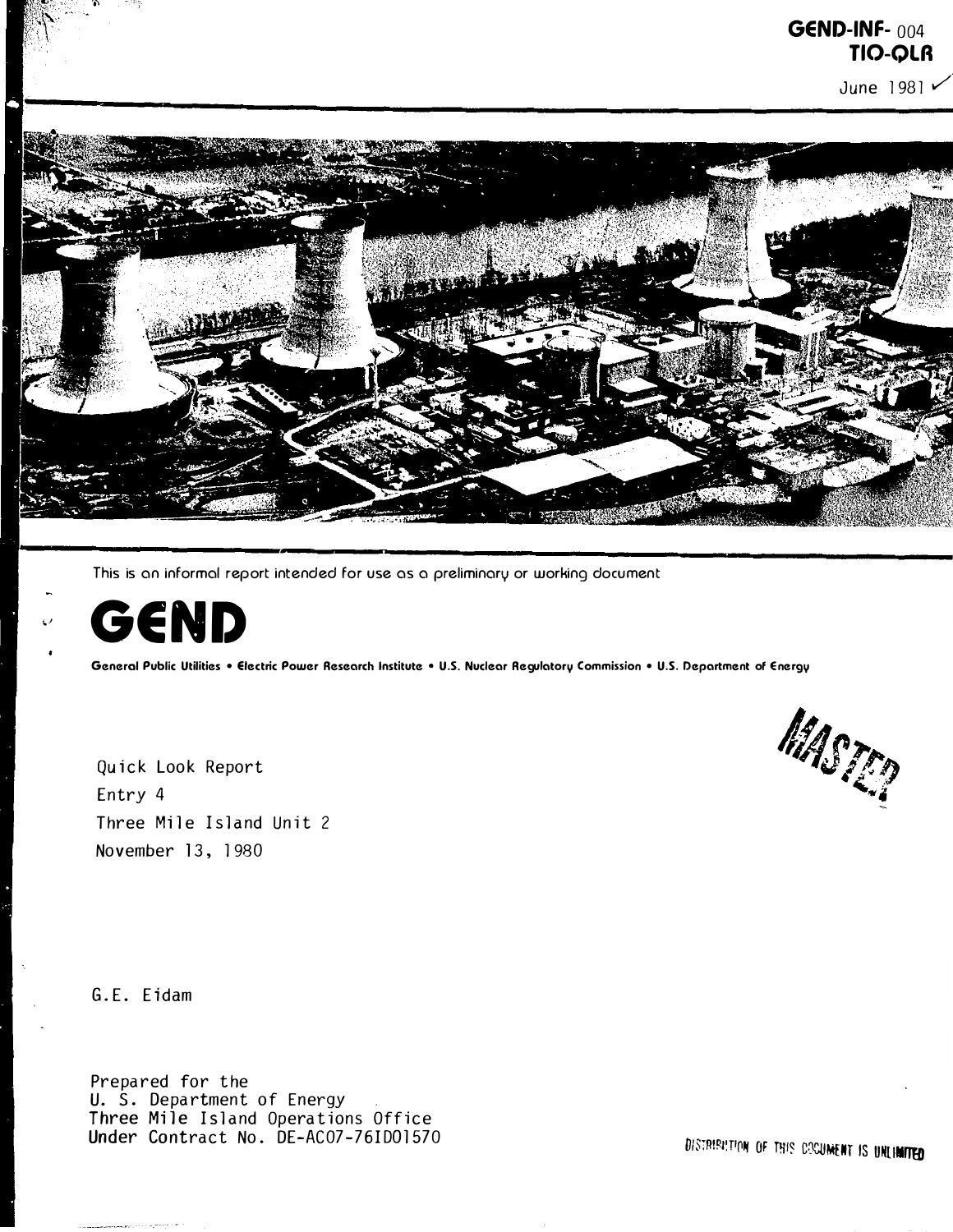GEND-INF-004  $TIO-QLR$ 

QUICK LOOK REPORT ENTRY 4 THREE MILE ISLAND UNIT 2. NOVEMBER 13, 1980

 $\label{eq:2.1} \delta_{\mu}^{(1)}\propto \frac{1}{\sqrt{2}}\sum_{i=1}^{N-1} \delta_{i}^{(1)}$ 

 $\sim 10^{11}$  km s  $^{-1}$  km s  $^{-1}$ 

 $\mathbf{r}$ 

 $\ddot{\phantom{a}}$ 

 $\bullet$ 

G. E. Eidam

Published June 1981

EG&G Idaho, Inc.<br>Idaho Falls, Idaho 83415



 $\sim 14$ 

Prepared for the U.S. Department of Energy<br>Three Mile Island Operations Office<br>Under Contract No. DE-ACO7-ID01570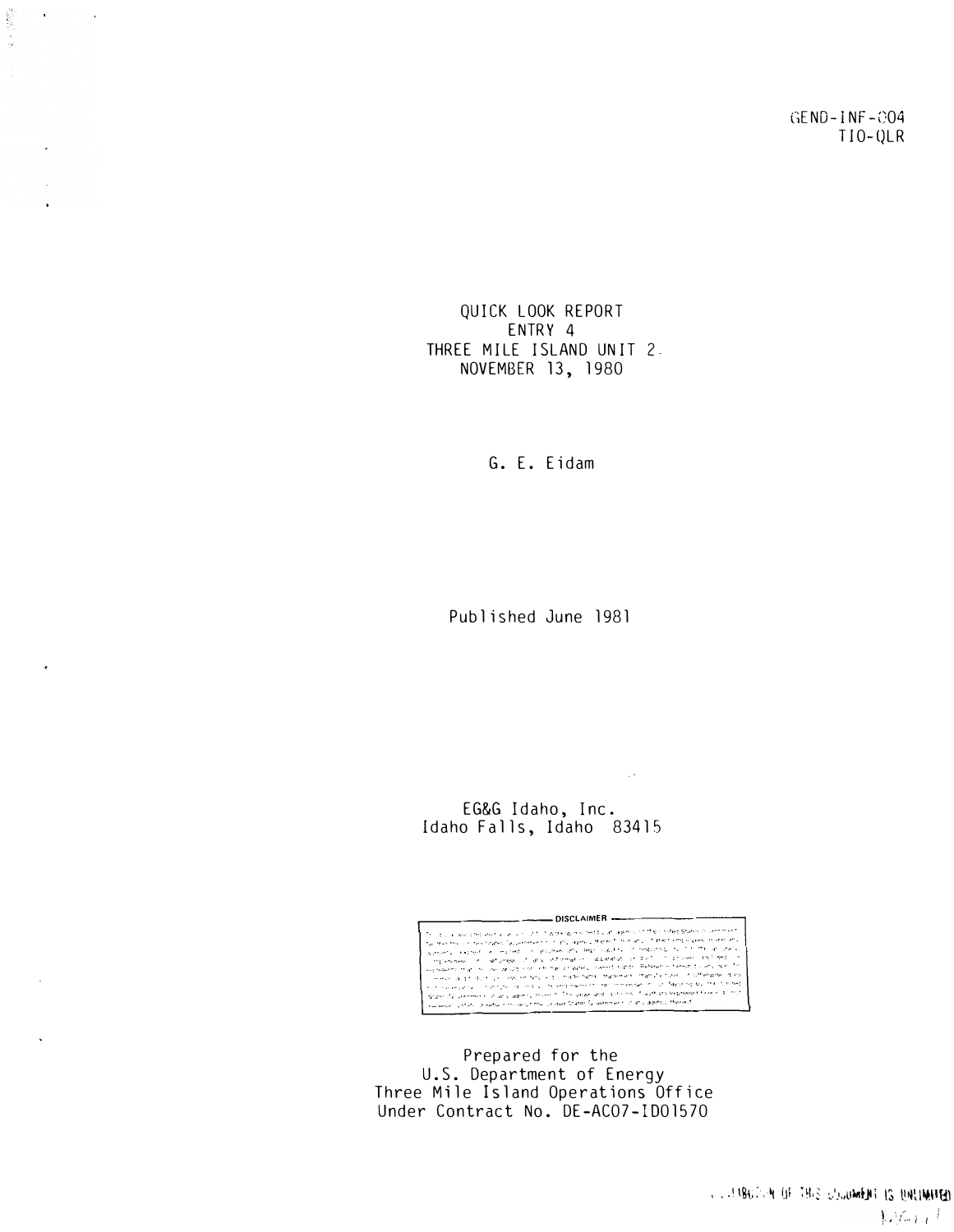### ABSTRACT

 $\langle\sigma_{\rm s}\rangle\ll\rho$ 

This report summarizes tasks performed during entry 4 at Three Mile Island Unit 2. During the entry into containment, which was made on November 13, 1980, additional beta and gamma surveys were conducted to supplement data acquired on previous entries. A decontamination test was completed on Elevation 305. Power receptables tested on Elevation 305 were deenergized, but receptacles on Elevation 347 were energized.

Still photography was acquired of Elevations 305 and 347. During the entry, 86 still photographs were taken. Videotaping (color and black and white) was done on Elevations 305 and 347, but lighting on both elevations was insufficient for high-quality video.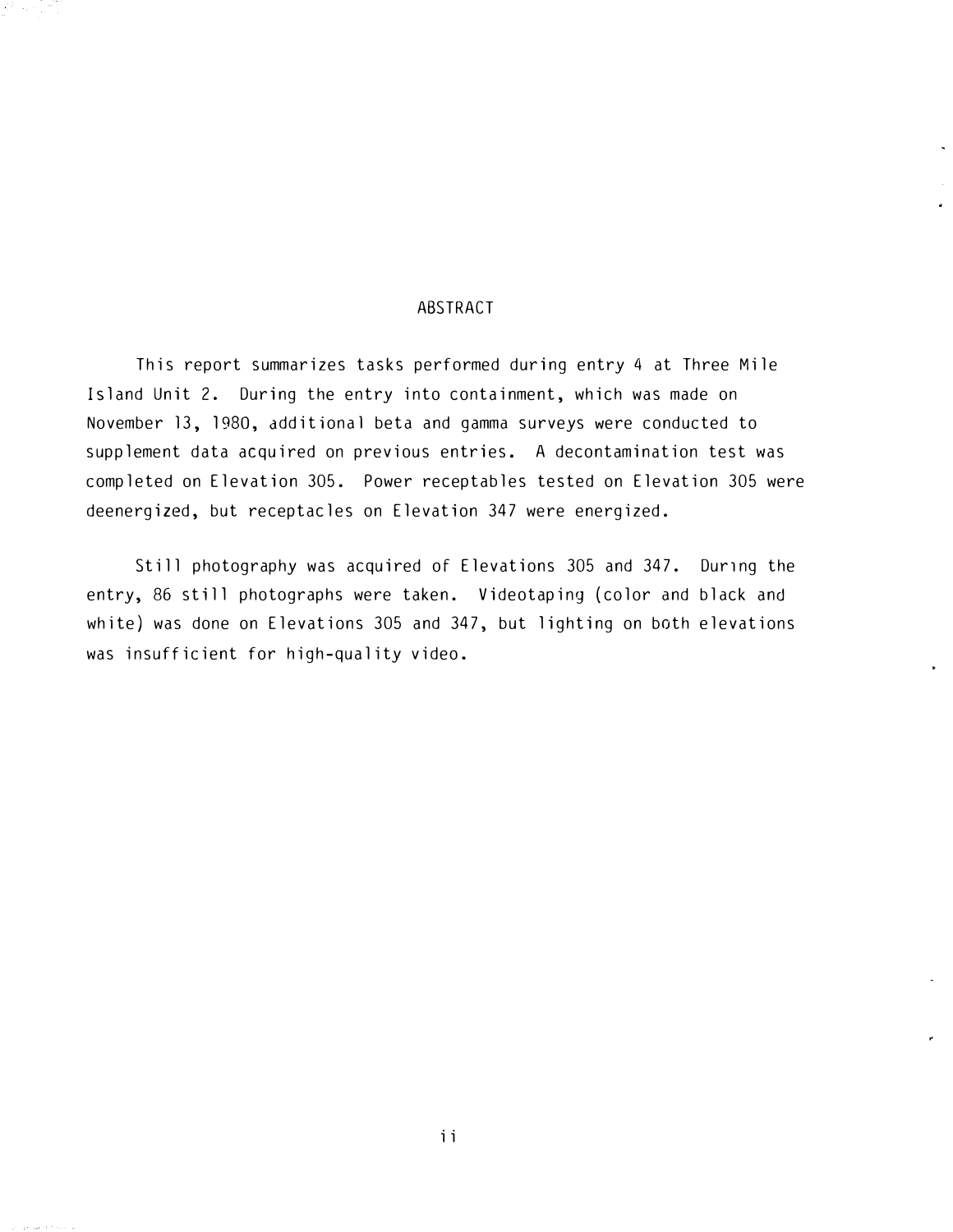#### FOREWORD

The frequency of entries into containment at Three Mile Island Unit 2 is increasing, as are the complexity and number of tasks undertaken during each entry. For these reasons a brief summary of tasks and analytical results organized by entry is needed. This series of entry Quick Look Reports (QLRs) meets the need.

At the time of publication of this report, additional QLRs covering Entries 1 through 7 have been published. A QLR will be published following e ach subsequent entry.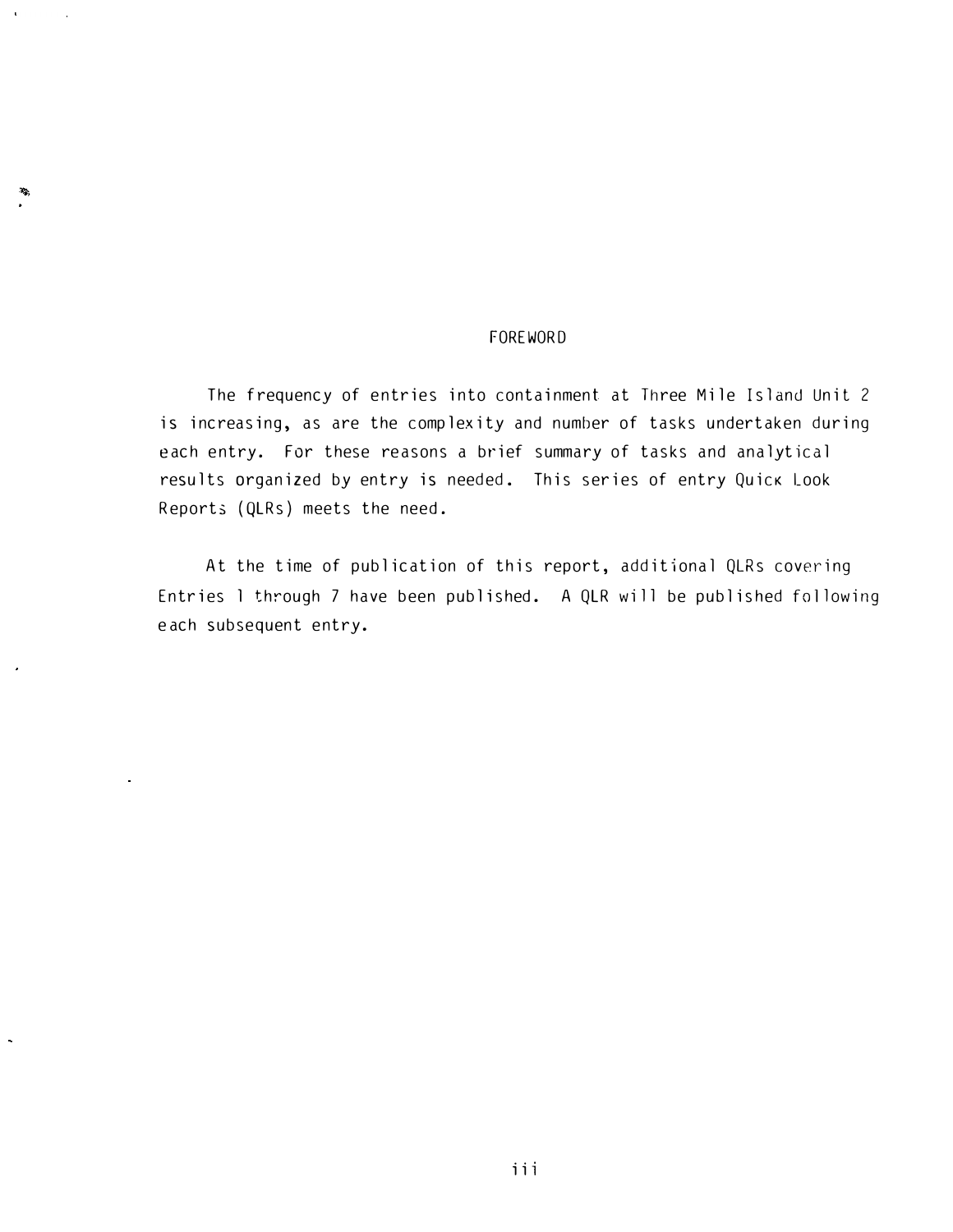# CONTENTS

 $\mathcal{A}^{\pm}$ 

# FIGURES

| $\cdot$ | Radiation survey locations on Elevation 305 for Entry 4,<br>November 13, 1980. (Refer to Table 2.)                                                                                       | 16 |
|---------|------------------------------------------------------------------------------------------------------------------------------------------------------------------------------------------|----|
| 2.      | Radiation survey location on Elevation 305 for Entry 4,<br>November 1?, 1980. This is the HPR-211 area survey, located<br>on the enclosed stairwell wall, as indicated in Figure 1.      | 17 |
| 3.      | Radiation survey locations on Elevation 305 for Entry 4,<br>November 13, 1980. These survey locations are indicated on<br>the plan view of the reactor building equipment hatch.         | 18 |
| 4.      | Radiation survey locations on Elevation 305 for Entry 4,<br>November 13, 1980. These survey points are indicated on the<br>plan view of the reactor building Personnel Airlock (PAL) #2. | 19 |
| 5.      | Radiation survey location on Elevation 305 (data points 16-28<br>are at Elevation 367) for Entry 4, November 13, 1980. (Refer                                                            | 20 |
| 6.      | Radiation survey locations at Elevation 347 for Entry 4,<br>November 13,1980. These survey points are on the in-core<br>instrumentation seal tabel. (Refer to Table 7.)                  | 21 |
| 7.      | Location of decontamination test area on Elevation 305 made<br>during Entry 4, November 13, 1980. The airlock in the figure                                                              | 22 |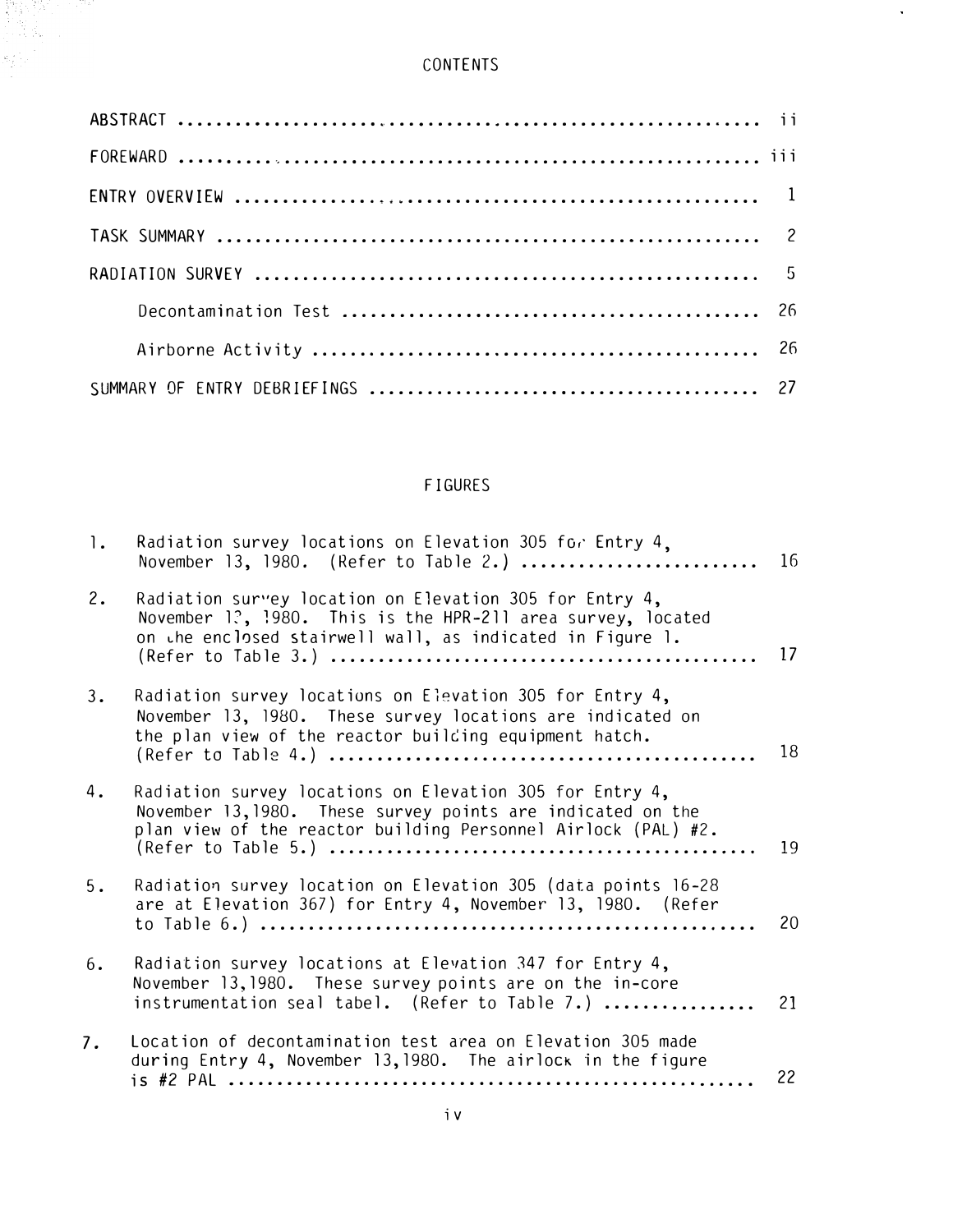TABLES

 $\ddot{\phantom{0}}$ 

 $\ddot{\phantom{a}}$ 

|    | 1. Task summary for TMI-2 Entry 4, November 13, 1980             | $\mathbf{3}$    |
|----|------------------------------------------------------------------|-----------------|
| 2. | Radiation survey, Elevation 305, November 13, 1980               | $6\overline{6}$ |
| 3. | Radiation survey, HPR-211 on Elevation 305, November 13, 1980  8 |                 |
| 4. | Radiation survey, equipment hatch on Elevation 305,              | $\overline{9}$  |
| 5. | Radiation survey, Elevation 305, November 13, 1980               | 10              |
| 6. | Radiation survey, Elevation 347, November 13, 1980               | 12              |
| 7. | Radiation survey, Elevation 347, November 13, 1980  15           |                 |
| 8. | Surface contamination from decontamination test on               | 23              |
| 9. | Airborne activity, November 13, 1980  25                         |                 |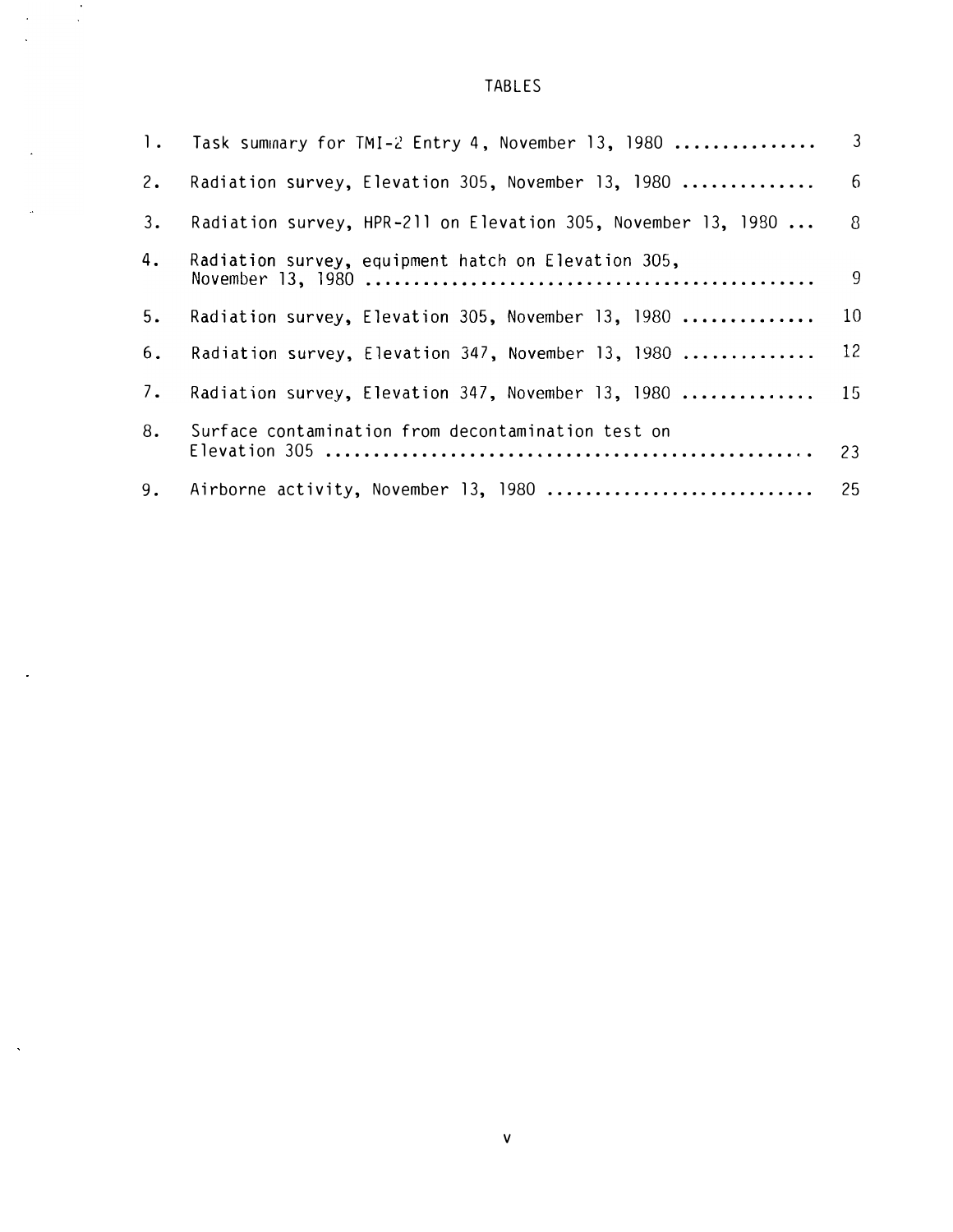#### ENTRY OVERVIEW

Entry 4 into the reactor building at Three Mile Island Unit 2 occurred on November 13, 1980. Twelve technicians working in three teams entered containment at 20-minute intervals, taking with them both video and still cameras and radiation survey equipment.

Entry 4 yielded additional beta and gamma survey data at both Elevation 305 and Elevation 347. Locations for these measurements were selected based on observations of personnel involved in previous entries as well as  $\omega$ n study of still photographs acquired during those entries.

On Elevation 305 a preliminary decontamination test was conducted. The test involved smear and scrape samples taken before, during, and after a demineralizing water wash, a Radiac wash, and a Radiac scrub.

Power receptacles were tested on Elevation 305 as well as on Elevation 347. Receptacles on the lower level are powered from Elevation 282 (the basement level); these receptacles were all found to be deenergized. Receptacles on Elevation 347, on the other hand, were found to be carrying full power.

Data collected during entry 4 are presented in subsequent sections of this report.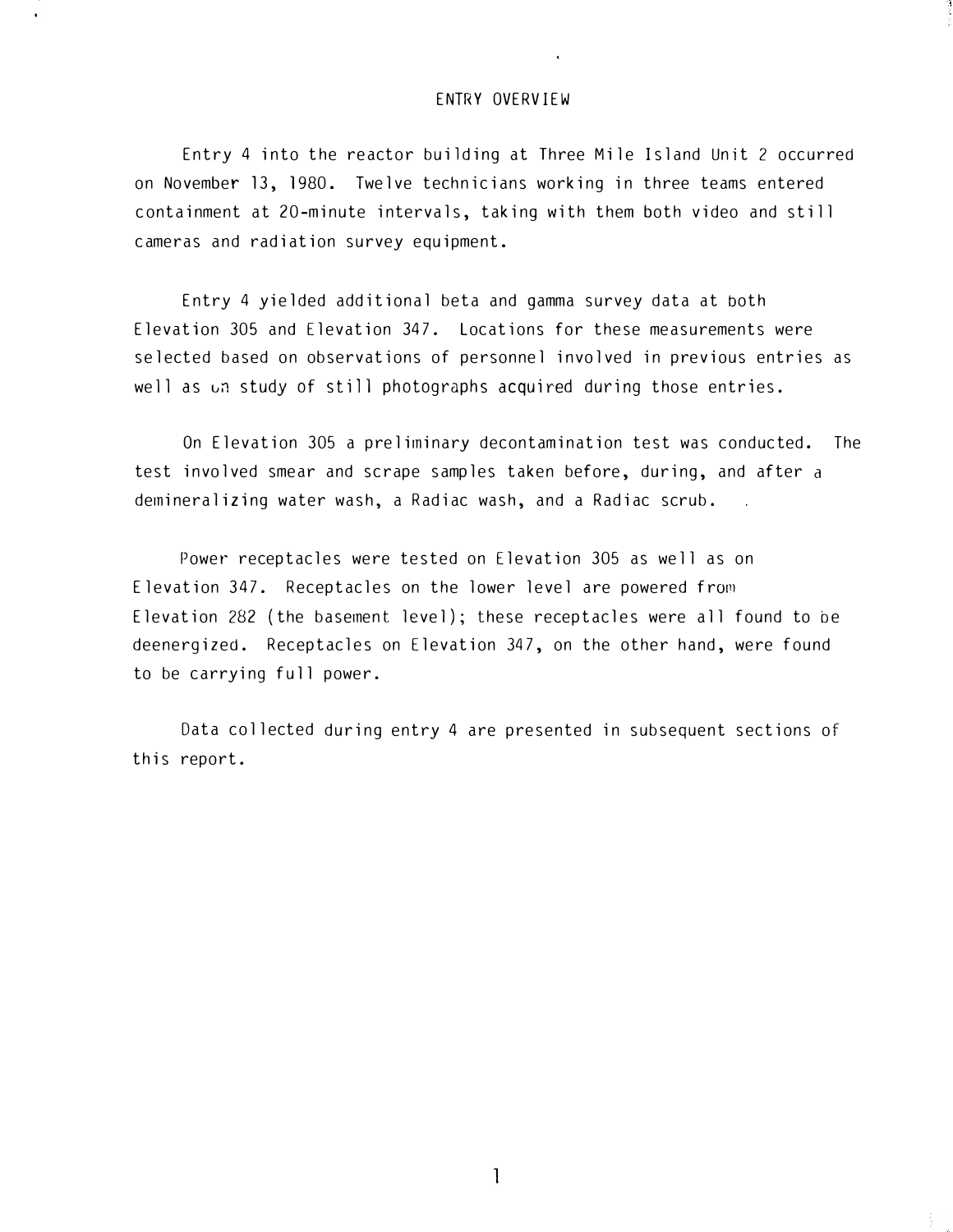L.

A variety of tasks was performed during entry 4. These tasks are summarized in Table l.

 $\mathcal{L}^{\text{max}}$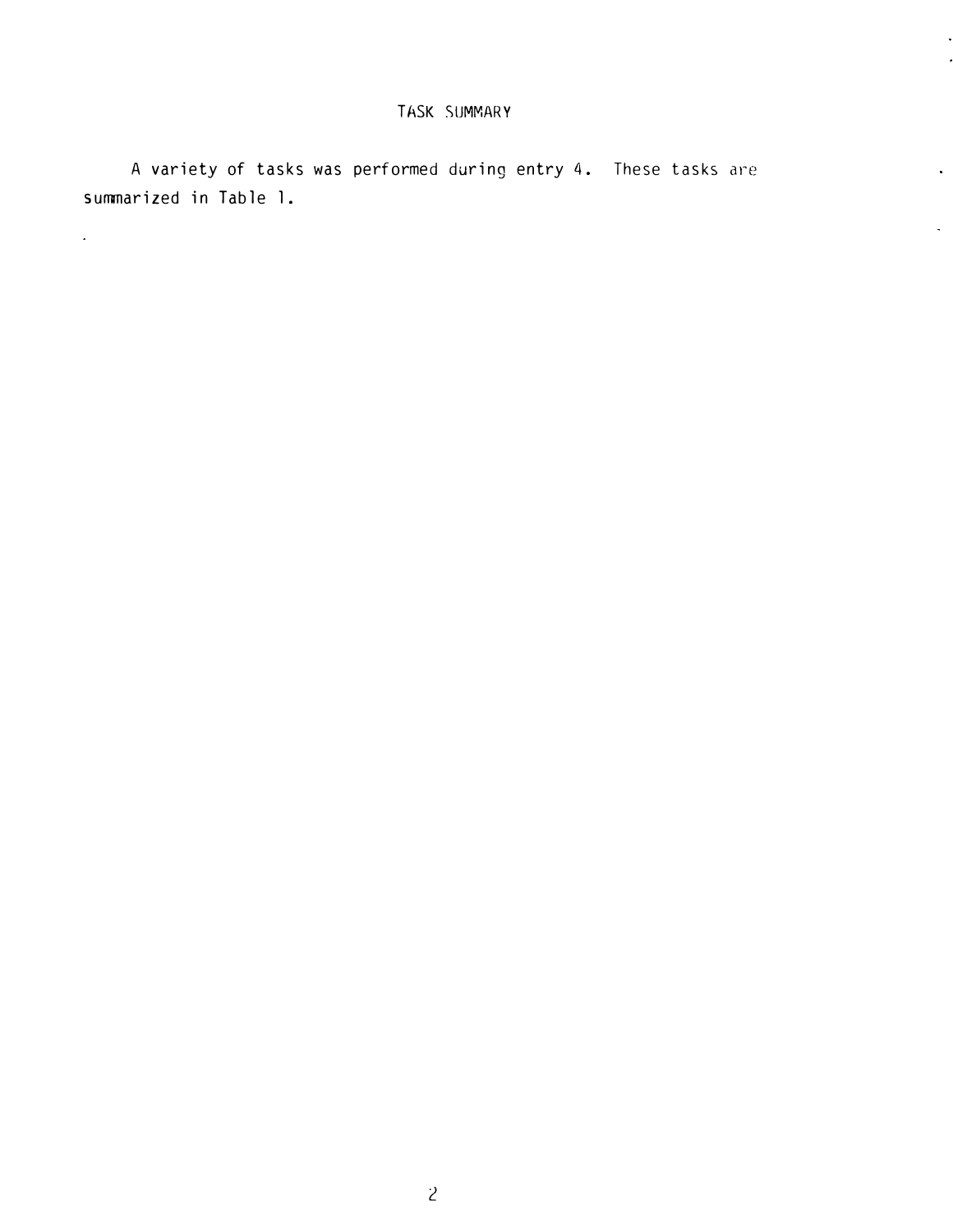### TABLE 1. TASK SUMMARY FOR TMI 2 ENTRY 4, NOVEMBER 13, 1980

 $\Delta \sim 10^{11}$  and  $\Delta \sim 10^{11}$ 

w

#### Containment Temperature 69° (aporoximately 20.5°C) Containment Pressure - 0.2 in. Hg Relative Humidi�y <100% Airborne Activity <MPC

 $\sim$ 

 $\mathcal{F}_\text{in}(\mathcal{A})$ 

 $\sim$ 

 $\Delta \phi$  and  $\Delta \phi$  and  $\Delta \phi$ 

| Data Acquisition<br>Task Number | Task<br>Description                   | Task Accomplished                     | Problems Encountered                                                                                                    | Comments<br>Significant Findings                                                                                                                                       |
|---------------------------------|---------------------------------------|---------------------------------------|-------------------------------------------------------------------------------------------------------------------------|------------------------------------------------------------------------------------------------------------------------------------------------------------------------|
| 10A                             | Videotaped<br>Elevation 305           | Videotaped<br>Elevation 305           | Insufficient light<br>for high-quality<br>video                                                                         | Four low-light-level<br>cameras to be<br>installed on Eleva-<br>tion 305 in January-<br>February 1981.                                                                 |
| 31A, 31B                        | Videotaped<br>Elevation 347           | Videotaped<br>Elevation 347           | Insufficient light<br>for high-quality<br>video                                                                         | Better flood lights<br>to be installed<br>on future entries;<br>four low-light-<br>level cameras to be<br>installed on Eleva-<br>tion 347 in January-<br>February 1981 |
| N/A                             | Replace source<br>range preamp        | Not performed                         | Insufficient confi-<br>dence in system and<br>replacement part<br>warranted further<br>testing prior to<br>installation | Installation to be<br>made in January<br>1981                                                                                                                          |
| N/A                             | Still photographs<br>of Elevation 347 | Still photographs<br>of Elevation 347 | None                                                                                                                    | None                                                                                                                                                                   |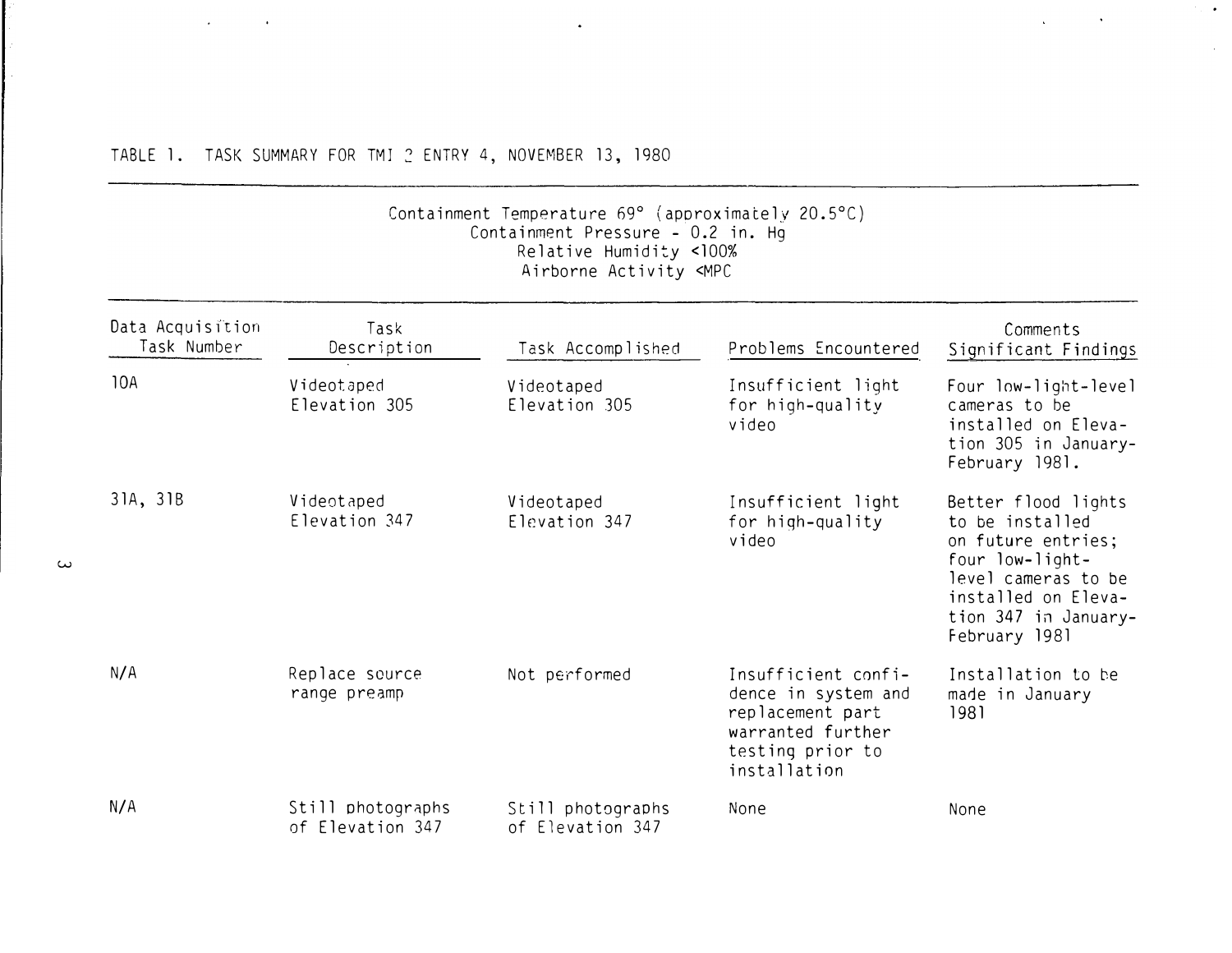| TABLE 1. | (continued) |  |
|----------|-------------|--|

**THE RACE OF THE LEAST CLUB** 

**SAME** 

| Data Acquisition<br>Task Number | Task<br>Description                                                                                        | Task Accomplished                                                                                                | Problems Encountered | Comments<br>Significant Findings                      |
|---------------------------------|------------------------------------------------------------------------------------------------------------|------------------------------------------------------------------------------------------------------------------|----------------------|-------------------------------------------------------|
| N/A                             | Investigate area<br>around Personnel<br>Airlock (PAL) #2 for<br>for possible inter-<br>mediate containment | Investigation<br>completed                                                                                       | None                 | None                                                  |
| 4, 6, 1 22A, 22H                | Conduct radiation<br>surveys                                                                               | Surveys completed                                                                                                | None                 | Improved survey of<br>the in-core<br>instrument table |
| N/A                             | Move fuel crane and<br>assess access to<br>core flood tanks<br>from Elevation 347                          | Fuel crane moved and<br>access to A-core<br>flood tank found<br>possible, B-core<br>flood tank very<br>difficult | None                 | None                                                  |
| 42                              | Decontamination<br>experiment on<br>Elevation 305 floor                                                    | <b>Coperiment completed</b>                                                                                      | None                 | None                                                  |
| 38                              | Paint chip samples                                                                                         | Obtained paint chip<br>sample from reactor<br>building dome                                                      | None                 | None                                                  |

 $\blacklozenge$ 

**CONTRACTOR** 

 $\bullet$ 

 $\sim 100$  km s  $^{-1}$ 

 $\mathcal{L}_{\text{max}}$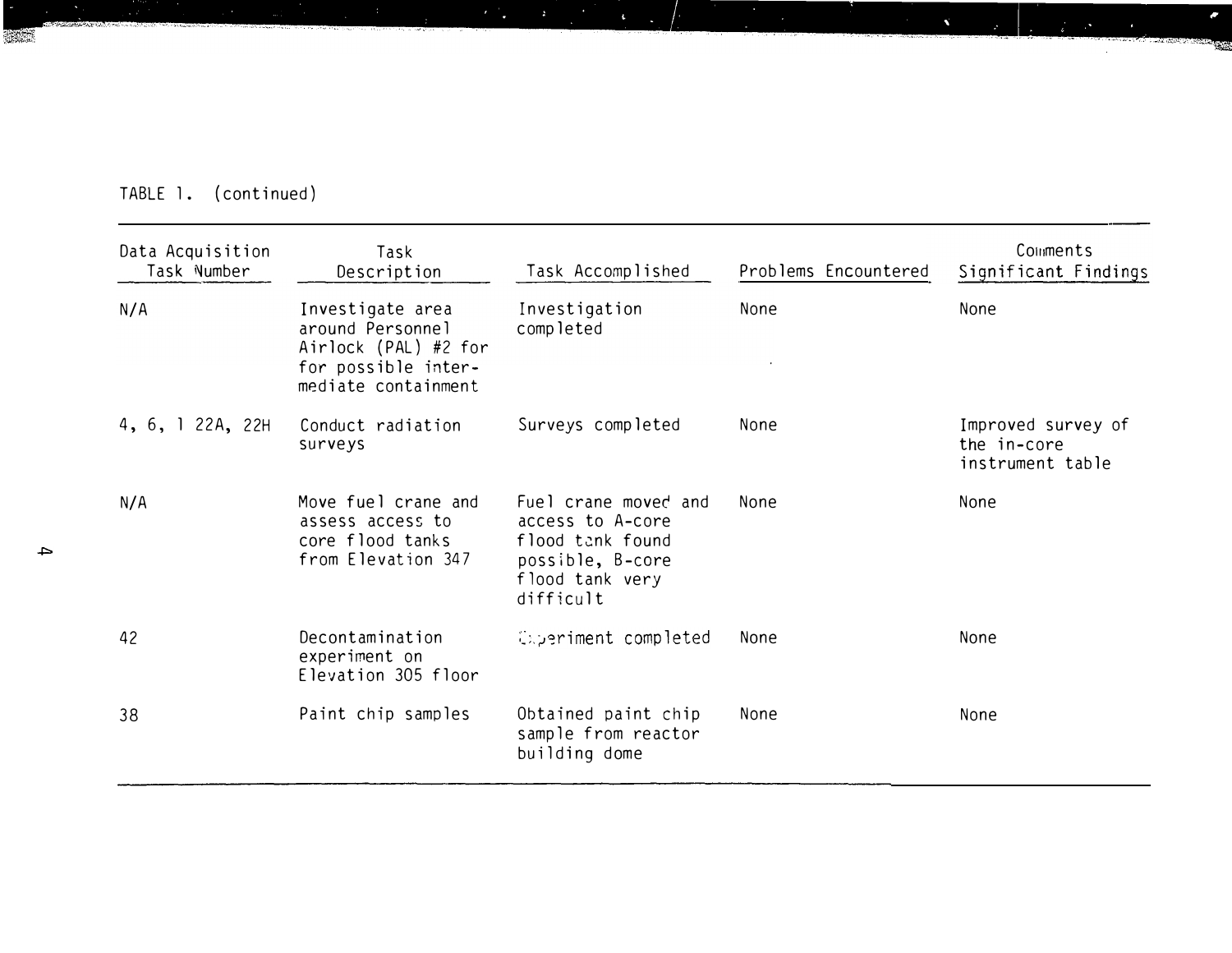#### RADIATION SURVEY

Radiation was measured at many locations inside containment. Measurement locations, instruments used, and beta and gamma dose rates are presented in Table 2 through 7; survey points are indicated on Figures 1 through 6, which are associated with the tables.

Following these tables is a description of the decontamination test conducted during the entry; test location is shown in Figure 7, and readings are given in Table 8. Finally, Table 9 characterizes airborne activity.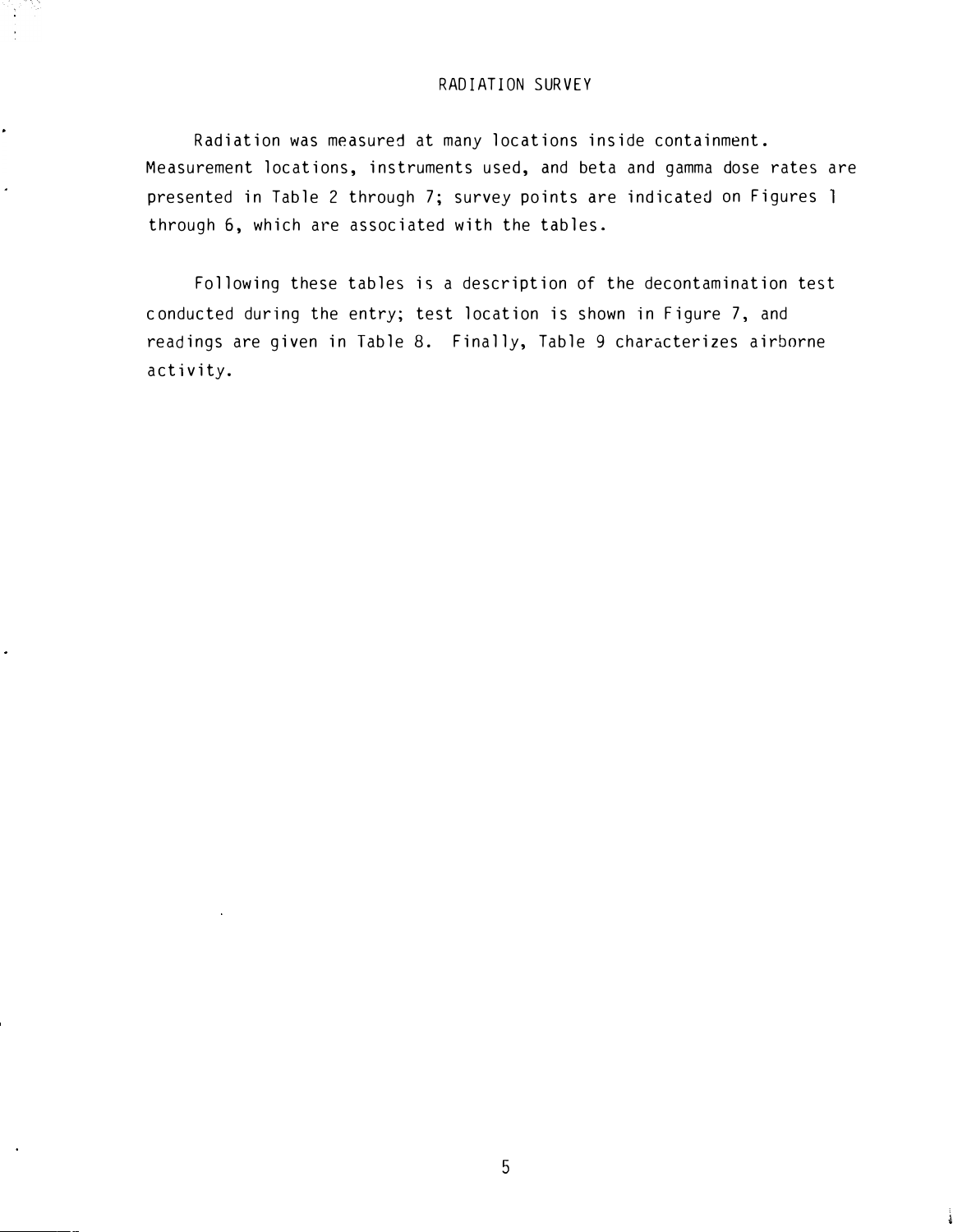| Data Acquisition<br>Task Number | Location<br>Figure $l^d$ | Instrument | Gamma<br>Dose Rate<br>(mrem/hr) | Beta<br>Dose Rate<br>(rad/hr) | Location                              |
|---------------------------------|--------------------------|------------|---------------------------------|-------------------------------|---------------------------------------|
|                                 |                          | $RO-2A$    | $450*b$                         | $-.C$                         | South of PAL #2                       |
|                                 | $\tilde{c}$              | $RO-2A$    | 1200                            |                               | Elevator door                         |
|                                 | $\mathfrak{Z}$           | $RO-2A$    | $500*$                          | $- -$                         | In front of elevator                  |
|                                 | 4                        | $RO-2A$    | $600*$                          | $ -$                          | In front of air coolers               |
|                                 | 5                        | $RO-2A$    | 800                             | 9.2                           | Floor in front of air coolers         |
|                                 | $\mathfrak{S}$           | $RO-2A$    | 620                             | --                            | South side of D-ring wall             |
| 4                               | $\overline{7}$           | $RO-2A$    | 3800                            |                               | B-core flood tank piping              |
| $\mathfrak S$                   | 8                        | $RO-2A$    | 2000                            | 9.9                           | Floor drain                           |
|                                 | 9                        | $RO-2A$    | 600                             | $\frac{1}{2}$                 | Near PAL #1                           |
|                                 | 10                       | $RO-2A$    | 500                             | 3.3                           | Floor in front of PAL #1              |
|                                 | 11                       | $RO-2A$    | $600*$                          | --                            | North side of A-core flood tank       |
|                                 | 12                       | $RO-2A$    | 400                             | $- -$                         | D-ring near open stairwel!            |
|                                 | 13                       | $RO-2A$    | 3000                            | 16.5                          | Chains on floor near open stairwell   |
|                                 | 14                       | $RO-2A$    | 1000                            |                               | Near open stairwell                   |
|                                 | 15                       | $R() - 2A$ | $300*$                          |                               | Northwest section of reactor building |
|                                 | 16                       | $RO-2A$    | $200 - 390$                     |                               | Access fence to in-core chase         |

# TABLE 2. RADIATION SURVEY, ELEVATION 305, NOVEMBER 13, 1980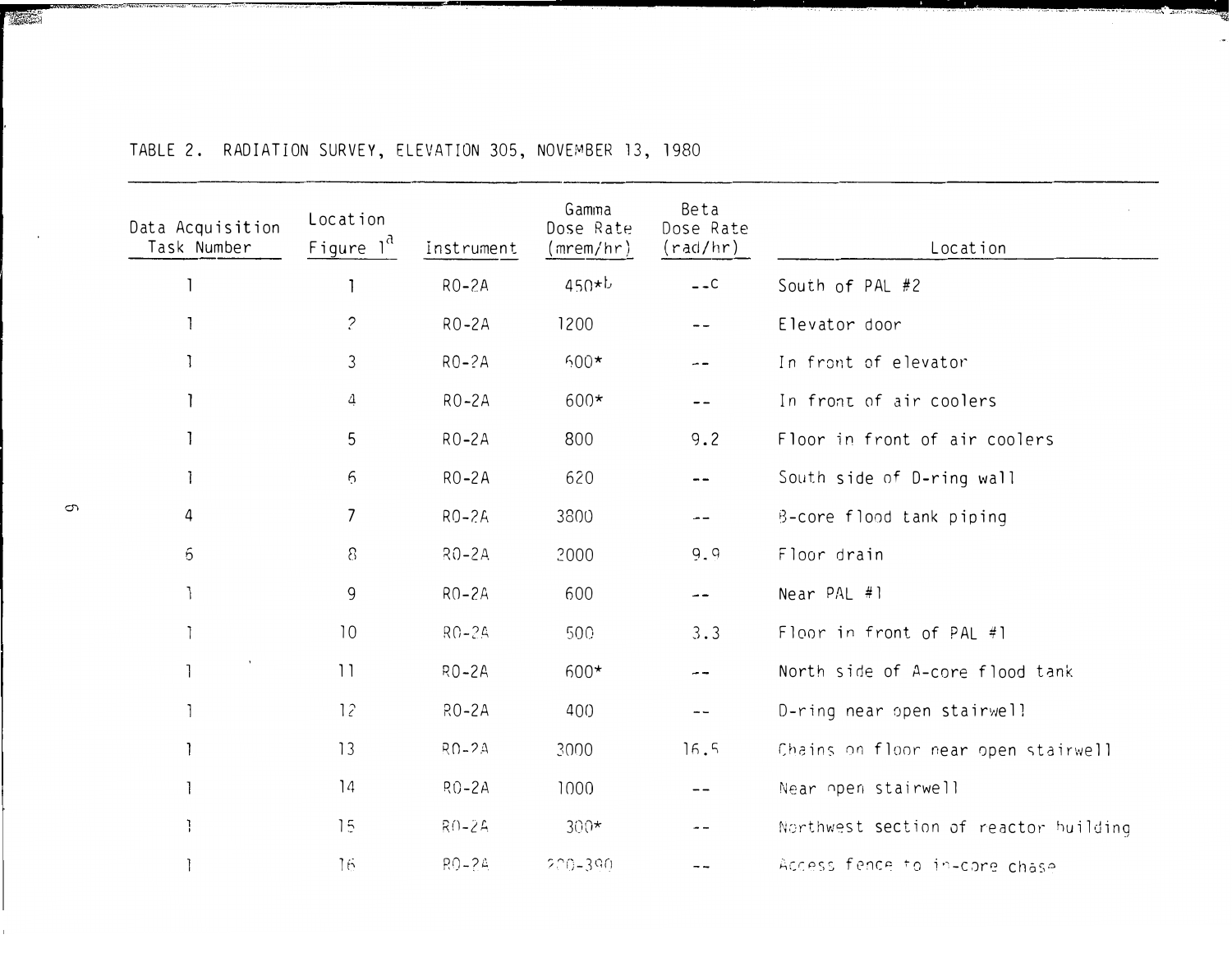| Data Acquisition<br>Task Number | Location<br>Figure 1 <sup>d</sup> | Instrument         | Gamma<br>Dose Rate<br>(mrem/hr) | Beta<br>Dose Rate<br>(rad/hr) | Location                                        |
|---------------------------------|-----------------------------------|--------------------|---------------------------------|-------------------------------|-------------------------------------------------|
| 6                               | 17                                | $RO-2A$            | 2000                            | 26.4                          | Floor drain                                     |
|                                 | 18                                | $RO-2A$            | 1400                            | $  C$                         | Floor penetration on west side of D-ring        |
|                                 | 19                                | R <sub>0</sub> -2A | 1200                            |                               | Floor penetration on west side of D-ring        |
|                                 | 20                                | $RO-2A$            | $800*$                          |                               | Seismic gap on east side of reactor<br>building |
|                                 | 21                                | $RO-2A$            | $200*$                          | $- -$                         | Northeast section of reactor building           |
| $\varsigma$                     | 22                                | $R$ 0-2A           | 600                             | 4.6                           | Floor drain                                     |

TABLE 2. (continued)

a. Figure 1 follows the table.

b. The asterisk (\*) denotes general area readings--all others are contact readings.

c. The dash ( -- ) indicates no reading taken.

↘

L--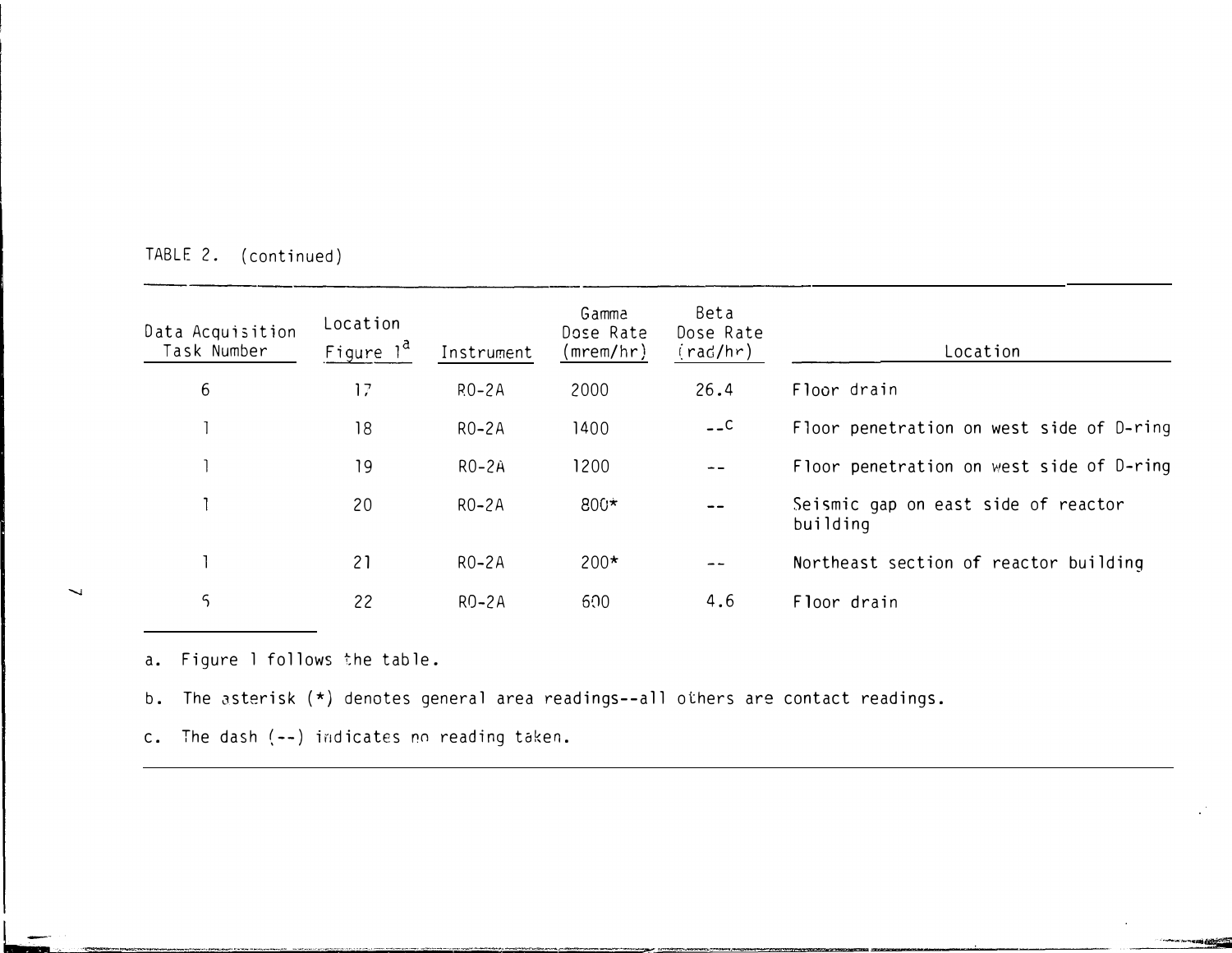| Data Acquisition<br>Task Number | Location<br>Figure $2^d$ | Instrument | Gamma<br>Dose Rate<br>(mrem/hr) | Beta<br>Dose Rate<br>(rad/hr) | Location                                                                                             |
|---------------------------------|--------------------------|------------|---------------------------------|-------------------------------|------------------------------------------------------------------------------------------------------|
|                                 |                          | $RO-2A$    | 250                             | 0.165                         | Just above HPR-211 mounting bar<br>(contact)                                                         |
|                                 | $\overline{c}$           | $RO-2A$    | 250                             | 0.033                         | Just below HPR-211 mounting bar<br>(contact)                                                         |
|                                 | 3                        | $RO-2A$    | 400                             | $-$ b                         | Area around HPR-211 at 1-ft (approxi-<br>mately 30.5 cm) radius and 1 ft from<br>wall                |
|                                 | 4                        | $RO-2A$    | 280                             |                               | Area around HPR-211 at 1-ft (approxi-<br>mately $30.5$ cm) radius and $\overline{1}$ ft from<br>wall |
|                                 | 5                        | $RO-2A$    | 350                             |                               | Area around HPR-211 at 1-ft (approxi-<br>mately 30.5 cm) radius and 1 ft from<br>wall                |
|                                 | 6                        | $RO-2A$    | 480                             |                               | Area around HPR-211 at 1-ft (approxi-<br>mately $30.5$ cm) radius and I ft from<br>wali              |
|                                 | $\overline{\phantom{a}}$ | $RO-2A$    | 400                             |                               | Area around HPR-211 at 1-ft (approxi-<br>mately 30.5 cm) radius and 1 ft from<br>wall                |

 $\sigma$  ,  $\sigma$  (  $\tau$  ).

TABLE 3. RADIATION SURVEY, HPR-211 ON ELEVATlON 305, NOVEMBER 13, 1980

a. Figure 2 follows the table.

b. The dash ( -- ) indicates no reading taken.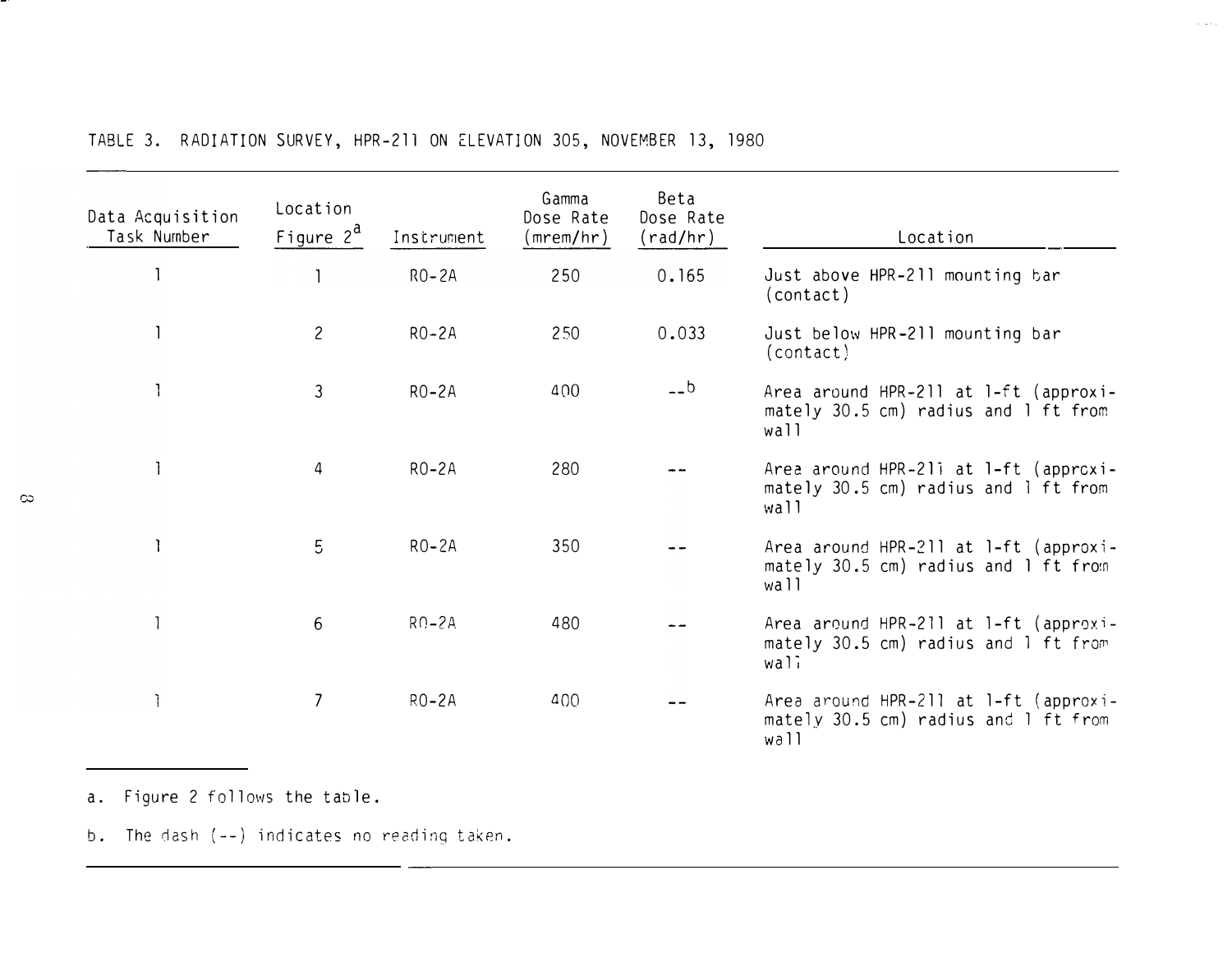| Data Acquisition<br>Task Number | Location<br>Figure $3^d$ | Instrument | Gamma<br>Dose Rate<br>b<br>(mrem/hr) | Beta<br>Dose Rate<br>$\left(\frac{\text{rad}}{\text{hr}}\right)^b$ |
|---------------------------------|--------------------------|------------|--------------------------------------|--------------------------------------------------------------------|
| 42                              |                          | $RO-2A$    | 200                                  | $No$ $B$                                                           |
| 42                              | $\mathbf{2}$             | $RO-2A$    | 200                                  | 0.76                                                               |
| 42                              | 3                        | $RO-2A$    | 400                                  | $No$ $B$                                                           |
| 42                              | 4                        | $RO-2A$    | 200                                  | $No$ $B$                                                           |
| 42                              | 5                        | $RO-2A$    | 150                                  | 1.1                                                                |
| 42                              | 6                        | $RO-2A$    | 200                                  | 1.1                                                                |
| 42                              | 7                        | $RO-2A$    | 500                                  | $No$ $B$                                                           |
| 42                              | 8                        | $RO-2A$    | 500                                  | 7.2                                                                |
| 42                              | 9                        | $RO-2A$    | 1200                                 | 14.4                                                               |

### TABLE 4. RADIATION SURVEY EQUIPMENT HATCH ON ELEVATION 305, NOVEMBER 13, 1980

 $\gamma$ 

a. Figure 3 follows the table.

 $\hat{\boldsymbol{\cdot} }$ 

 $\sim 5\,M_\odot$ 

b. All readings are floor contact readings.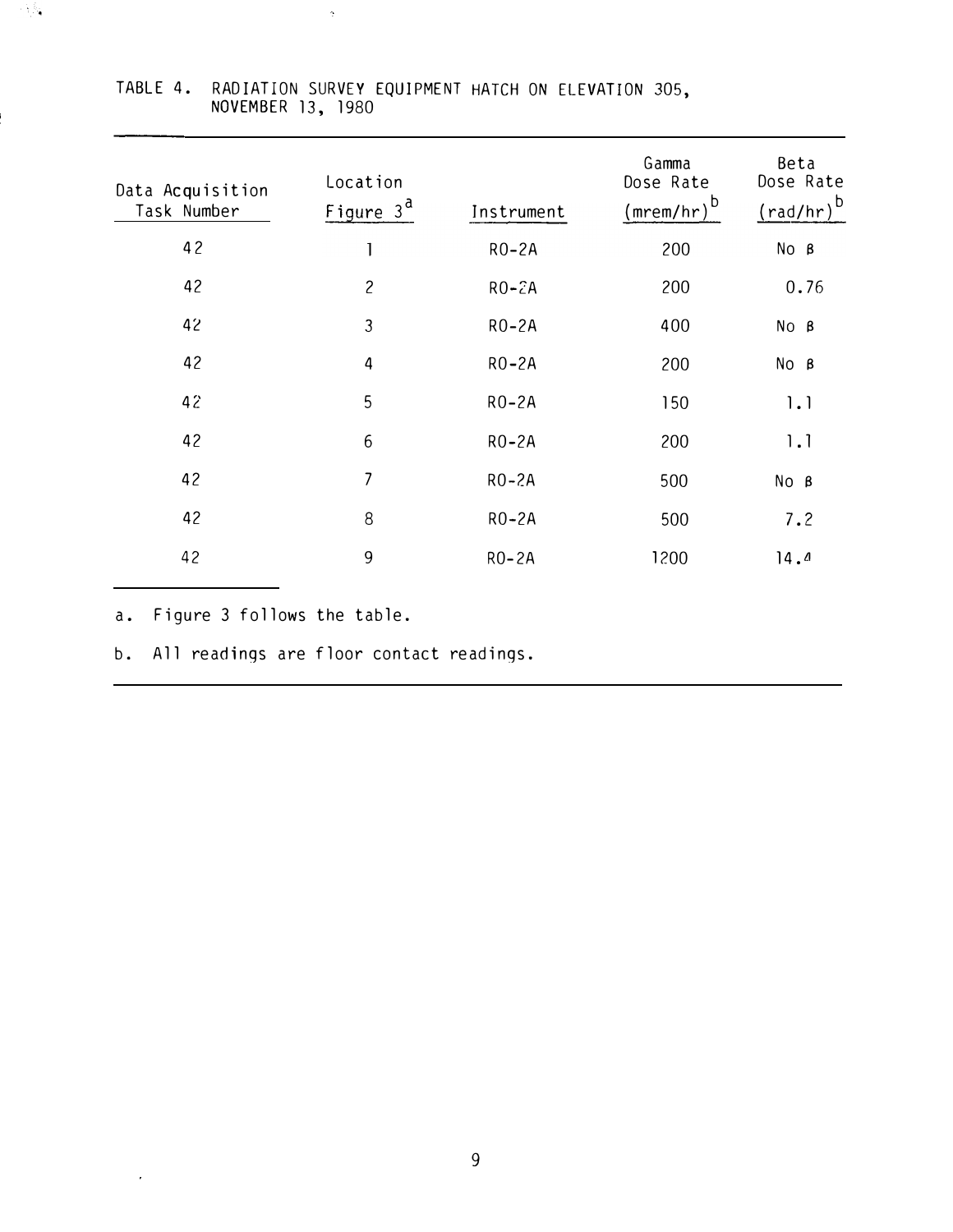| Data Acquisition<br>Task Number | Location<br>Figure $4^d$ | Instrument       | Gamma<br>Dose Rate<br>$(mrem/hr)^{b}$ | Beta<br>Dose Rate<br>(rad/hr) | Location                                 |
|---------------------------------|--------------------------|------------------|---------------------------------------|-------------------------------|------------------------------------------|
| 42                              |                          | $RO-2A$          | 200                                   | 3.8                           | See Figure 4                             |
| 42                              | $\overline{c}$           | $RO-2A$          | 200                                   | 3.8                           | See Figure 4                             |
| 42                              | $\mathfrak{Z}$           | $RO-2A$          | 500                                   | 3.8                           | See Figure 4                             |
| 42                              | 4                        | $R\ddot{O} - 2A$ | 500                                   | 4.5                           | See Figure 4                             |
| 42                              | 5                        | $RO-2A$          | 500                                   | 4.9                           | See Figure 4                             |
| 42                              | $6\phantom{.}6$          | $RO-2A$          | 400                                   | 4.2                           | See Figure 4                             |
| 42                              | $7\overline{ }$          | $RO-2A$          | 300                                   | 3.4                           | See Figure 4                             |
| 42                              | $\,8\,$                  | $RO-2A$          | 200                                   | 1.1                           | See Figure 4                             |
| 42                              | 9                        | $RO-2A$          | 500                                   | 3.9                           | See Figure 4                             |
| 42                              | 10                       | $RO-2A$          | 200                                   | 5.3                           | See Figure 4                             |
| 42                              | 11                       | $RO-2A$          | 300                                   | 4.6                           | See Figure 4                             |
| 42                              | 12                       | RO-2A            | 500                                   | $5.7$                         | See Figure 4                             |
| 42                              | 13                       | $R_0 - 2A$       | 400                                   | 3.8                           | See Figure 4                             |
| 42                              | 14                       | $RO-2A$          | 500                                   | 3.8                           | Prior to decontamination test operations |
| 42                              | 14                       | $RO-2A$          | 400                                   | 2.3                           | After water wash                         |
| 42                              | 14                       | $RO-2A$          | 4()()                                 | 2.3                           | After Radiac wash                        |
|                                 |                          |                  |                                       |                               |                                          |

 $\omega$ 

 $\mathcal{L}^{\mathcal{L}}(\mathcal{S})$ 

 $\sim$ 

 $\mathcal{A}=\{1,2,\ldots,n\}$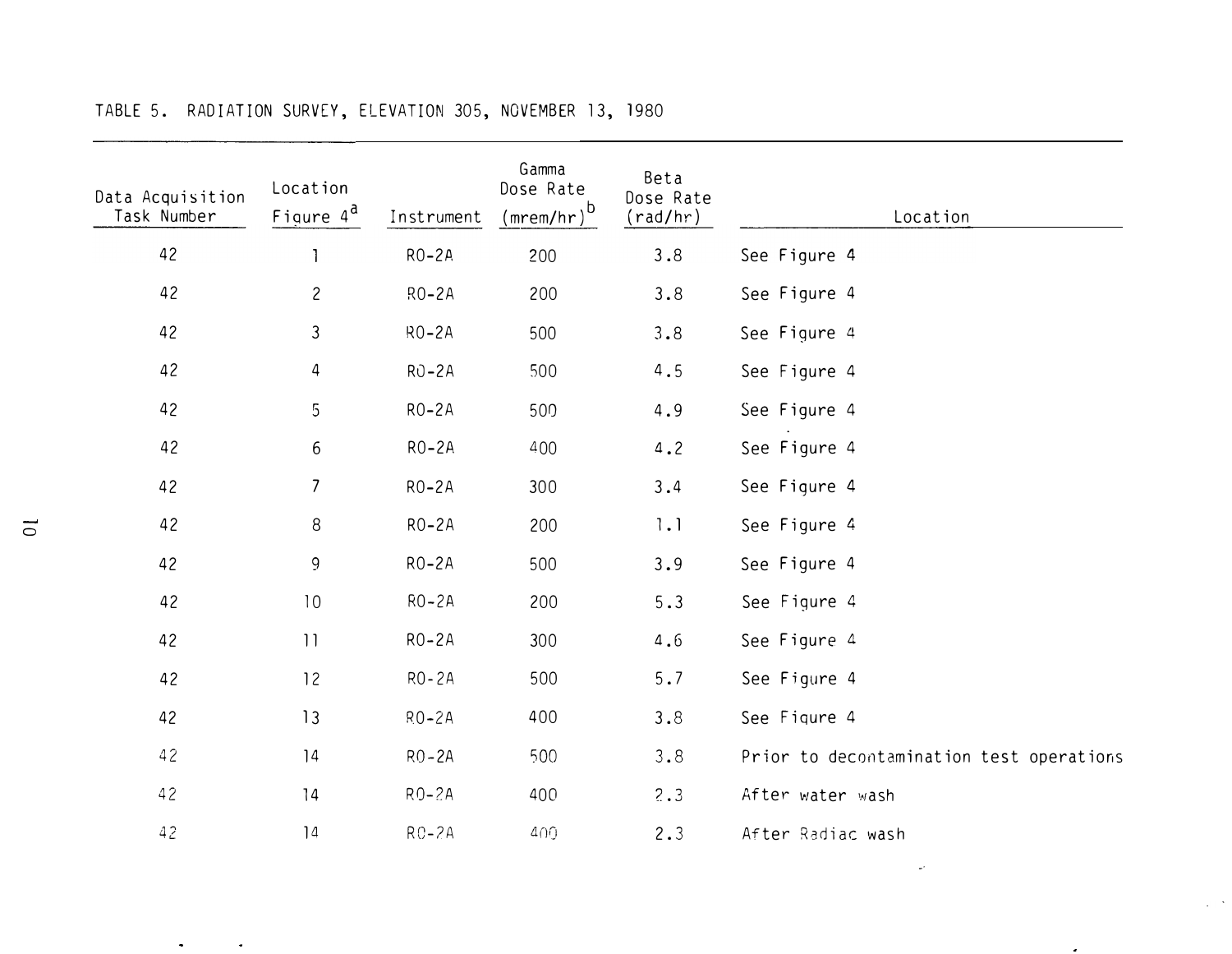| Data Acquisition<br>Task Number | Location<br>Figure 4 <sup>a</sup> | Instrument | Gamma<br>Dose Rate<br>( <u>mre</u> m/hr) <sup>b</sup> | Beta<br>Dose Rate<br>(rad/hr) | Location                                                                                                                                            |
|---------------------------------|-----------------------------------|------------|-------------------------------------------------------|-------------------------------|-----------------------------------------------------------------------------------------------------------------------------------------------------|
| 42                              | 14                                | $RO-2A$    | 400                                                   | 1.1                           | After Radiac scrub                                                                                                                                  |
| 42                              | 15                                | $RO-2A$    | $-$ -C                                                | 2.3                           | See Figure 4: Contact reading taken<br>before placing rubber mat--open window<br>only                                                               |
| 42                              | 15                                | $RO-2A$    |                                                       | 0.5                           | See Figure 4: Contact reading taken<br>after placing rubber mat (thickness<br>approximately 3/8 in., or just less<br>than $l$ cm)--open window only |

TABLE 5. (continued)

a. Figure 4 follows the table.

 $\overline{\phantom{a}}$ 

b. All readings are floor contact readings.

c. The dash  $(--)$  indicates no reading taken.

-2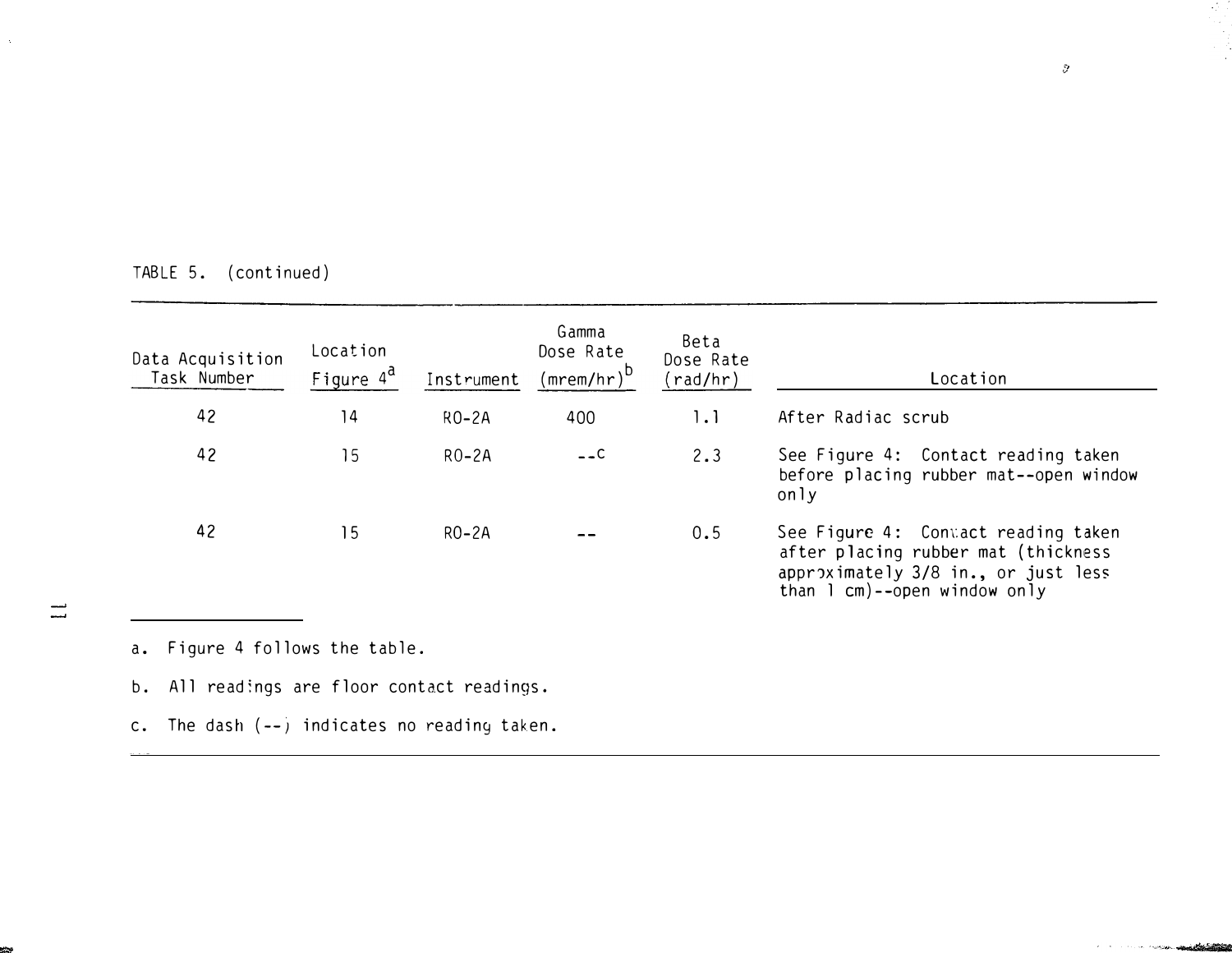| Data Acquisition<br>Task Number | Location<br>Figure $5^d$ | Instrument | Gamma<br>Dose Rate<br>(mrem/hr) | Beta<br>Dose Rate<br>(rad/hr)                           | Location                                          |  |
|---------------------------------|--------------------------|------------|---------------------------------|---------------------------------------------------------|---------------------------------------------------|--|
| 22A                             |                          | Teletector | $200 * b$                       | $---C$                                                  | Inside of elevator shaft                          |  |
| 22A                             | $\mathbf{2}$             | $RO-2A$    | $500*$                          | $- -$                                                   | Southside of enclosed stairwell                   |  |
| 22A                             | $\mathfrak{Z}$           | $RO-2A$    | $500*$                          | Northeast corner of equipment hatch<br>--<br>deck plate |                                                   |  |
| 22A                             | 4                        | $RO-2A$    | $500*$                          | $ -$                                                    | West side of equipment hatch deck plate           |  |
| 22A                             | 5                        | $RO-2A$    | $500*$                          | - -                                                     | Southwest corner of equipment hatch<br>deck plate |  |
| 22A                             | 6                        | $RO-2A$    | $500*$                          | --                                                      | B-core flood tank grating                         |  |
| 22A                             | $\overline{7}$           | $RO-2A$    | $350*$                          |                                                         | First landing of open stairwell                   |  |
| 22A                             | 8                        | $RO-2A$    | 300                             | $5.6*$                                                  | Gap between stairs of open stairwell              |  |
| 22H                             | 9                        | $RO-2A$    | 1000                            | 9.9                                                     | Floor drain                                       |  |
| 22A                             | 10                       | $RO-2A$    | $100*$                          | $- -$                                                   | Near deck plate for A-core flood tank             |  |
| 22A                             | $\overline{11}$          | $RO-2A$    | $150*$                          | $- -$                                                   | Deck plate over A-core flood tank                 |  |
| 22A                             | 12                       | $RO-2A$    | $200*$                          | $- -$                                                   | East of A-core flood tank                         |  |
| 22H                             | 13                       | $RO-2A$    | $350*$                          | 2.2                                                     | Floor drain                                       |  |
| 22A                             | 14                       | $R0-2A$    | $150*$                          | $- -$                                                   | Second landing of open stairwell                  |  |

 $\sim$ 

 $\sim$ 

# TABLE 6. RADIATION SURVEY, ELEVATION 347, NO�EMBER 13, 1980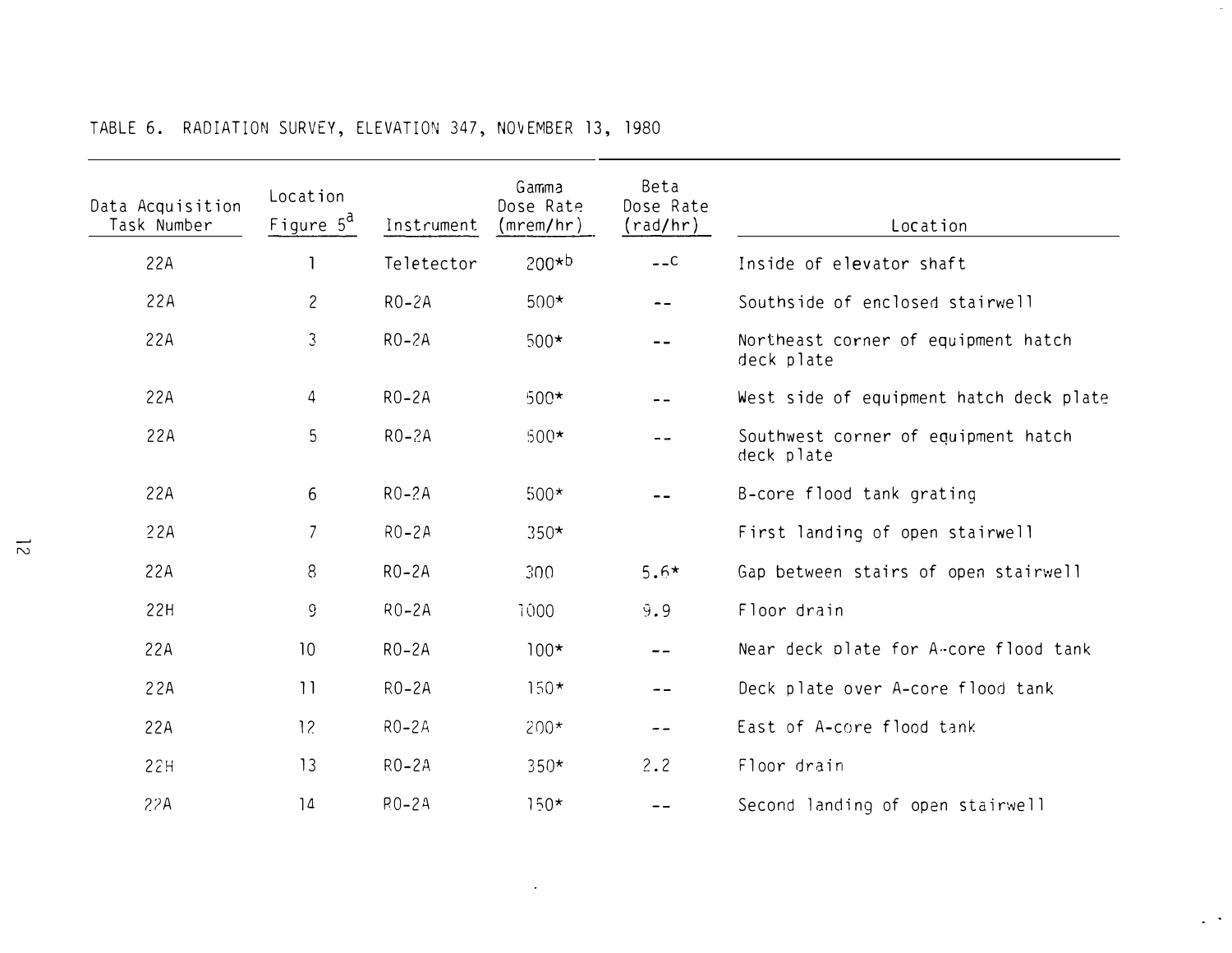TABLE 6. (continued)

 $\sim 0.1$ 

| Data Acquisition<br>Task Number | Location<br>Figure 5 <sup>a</sup> | Instrument | Gamma<br>Dose Rate<br>(mrem/hr) | Beta<br>Dose Rate<br>(rad/hr) | Location                                         |
|---------------------------------|-----------------------------------|------------|---------------------------------|-------------------------------|--------------------------------------------------|
| 22A                             | 15                                | $RO-2A$    | $100*$                          |                               | Top landing of open stairwell<br>(Elevation 367) |
| 22A                             | 16                                | $RO-2A$    | $100*$                          | $0.594*$                      | Top of east D-ring (Elevation 367)               |
| 22A                             | 17                                | $RO-2A$    | $100*$                          | $0.594*$                      | Top of east D-ring (Elevation 367)               |
| 22A                             | 18                                | $RO-2A$    | $200*$                          | $0.825*$                      | Arm's reach into east D-ring (Elevation<br>367)  |
| 22A                             | 19                                | $RO-2A$    | 300                             | 8.9                           | Top of steel support beam (Elevation<br>367)     |
| 22A                             | 20                                | $RO-2A$    | $100*$                          | $0.594*$                      | Top of D-ring on south side (Elevation<br>367)   |
| 22A                             | 21                                | $RO-2A$    | $600*$                          | $1.650*$                      | Arm's reach into east D-ring (Elevation<br>367)  |
| 22A                             | 22                                | $RO-2A$    | $150*$                          | $0.165*$                      | South walkway between D-rings<br>(Elevation 367) |
| 22A                             | 23                                | $RO-2A$    | $700*$                          | $0.330*$                      | Arm's reach into west D-ring (Elevation<br>367)  |
| 22A                             | 24                                | $RO-2A$    | 250                             | 9                             | Top of steel support ring (Elevation<br>367)     |
| 22A                             | 25                                | $RO-2A$    | $500*$                          | No $\beta^*$                  | Arm's reach into west D-ring (Elevation<br>367)  |

 $\mathcal{A}^{\pm}$ 

 $\mathcal{O}(\mathcal{A})$  and  $\mathcal{O}(\mathcal{A})$ 

 $\sim 0.1$ 

 $\ddot{\phantom{0}}$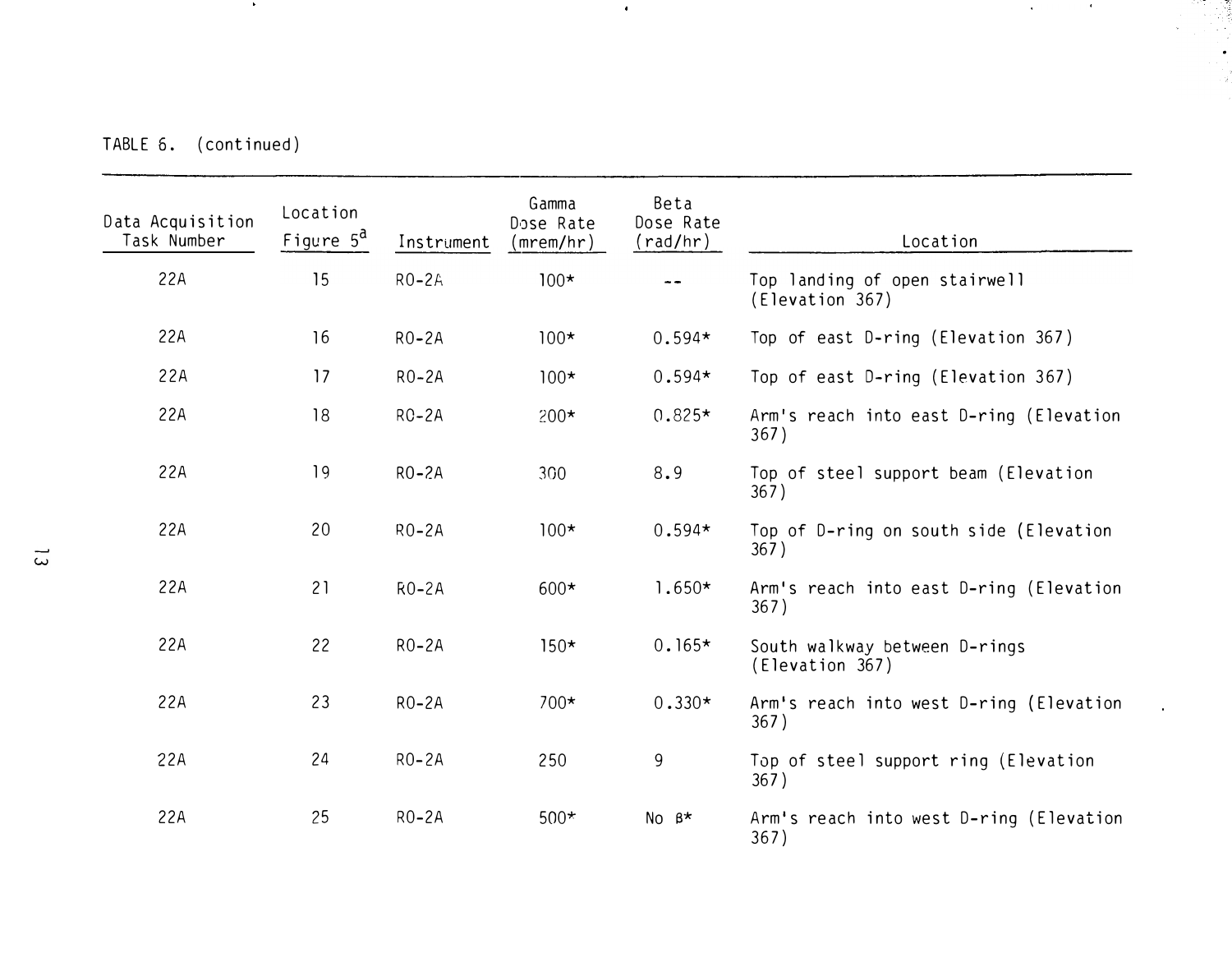TABLE 6. (continued)

| Data Acquisition<br>Task Number | Location<br>Figure 5 <sup>a</sup> | Instrument | Camma<br>Dose Rate<br>(mrem/hr) | Beta<br>Dose Rate<br>(rad/hr) | Location                                        |
|---------------------------------|-----------------------------------|------------|---------------------------------|-------------------------------|-------------------------------------------------|
| 22A                             | 26                                | $RO-2A$    | 300                             | 8.9                           | Top of steel support ring (Elevation<br>367)    |
| 22A                             | 27                                | $RO-2A$    | $1500*$                         | $No$ $B*$                     | Arm's reach into west D-ring (Elevation<br>367) |
| 22A                             | 28                                | $RO-2A$    | $200*$                          | 660                           | North walkway between D-rings<br>Elevation 367) |

 $\overline{p}$ 

a. Figure 5 follows the table.

 $\langle \mathbf{r} \rangle$ 

 $\bullet$ 

b. The asterisk (\*) denotes general area readinqs--all others are contact readings.

 $\alpha$ 

c. The dash (--) indicates no readinq taken.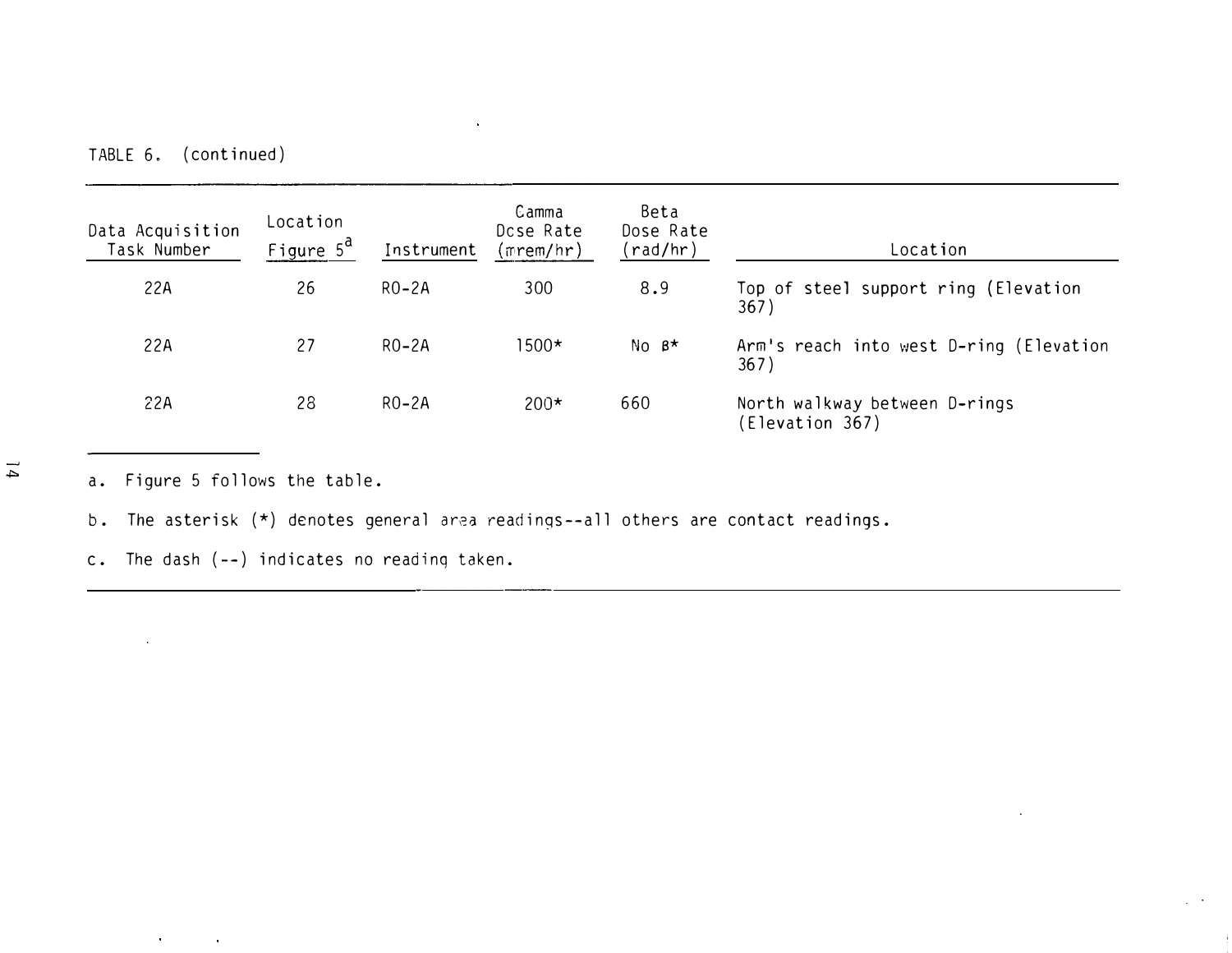| Data Acquisition<br>Task Number | Location<br>Figure $6^d$ | Instrument | Gamma<br>Dose Rate<br>(mrem/hı j | Beta<br>Dose Rate<br>(rad/hr) |
|---------------------------------|--------------------------|------------|----------------------------------|-------------------------------|
| 22H                             |                          | $RO-2A$    | $5,000*b$                        | $4.95*$                       |
| 22H                             |                          | $RO-2A$    | 5,000                            | >149                          |
| 22H                             | $\mathbf{2}$             | $RO-2A$    | $1,500*$                         | $11.95*$                      |
| 22H                             |                          | $RO-2A$    | 10,000                           | >132                          |
| 22H                             | 3                        | $RO-2A$    | $10,000*$                        | $16.5*$                       |
| 22H                             |                          | $RO-2A$    | 15,000                           | >115.5                        |
| 22H                             | 4                        | $RO-2A$    | $1,800*$                         | $10.5*$                       |
| 22H                             |                          | $RO-2A$    | 2,000                            | 9.9                           |
| 22H                             | 5                        | $RO-2A$    | $10,000*$                        | $13.5*$                       |
| 22H                             |                          | $RO-2A$    | 3,500                            | >153.4                        |

TABLE 7. RADIATION SURVEY, ELEVATION 347, NOVEMBER 13, 1980

a. Figure 6 follows the table.

 $\tilde{\gamma}$ 

 $\ddagger$ 

b. The asterisk (\*) denotes waist level readings--all others are contact readings.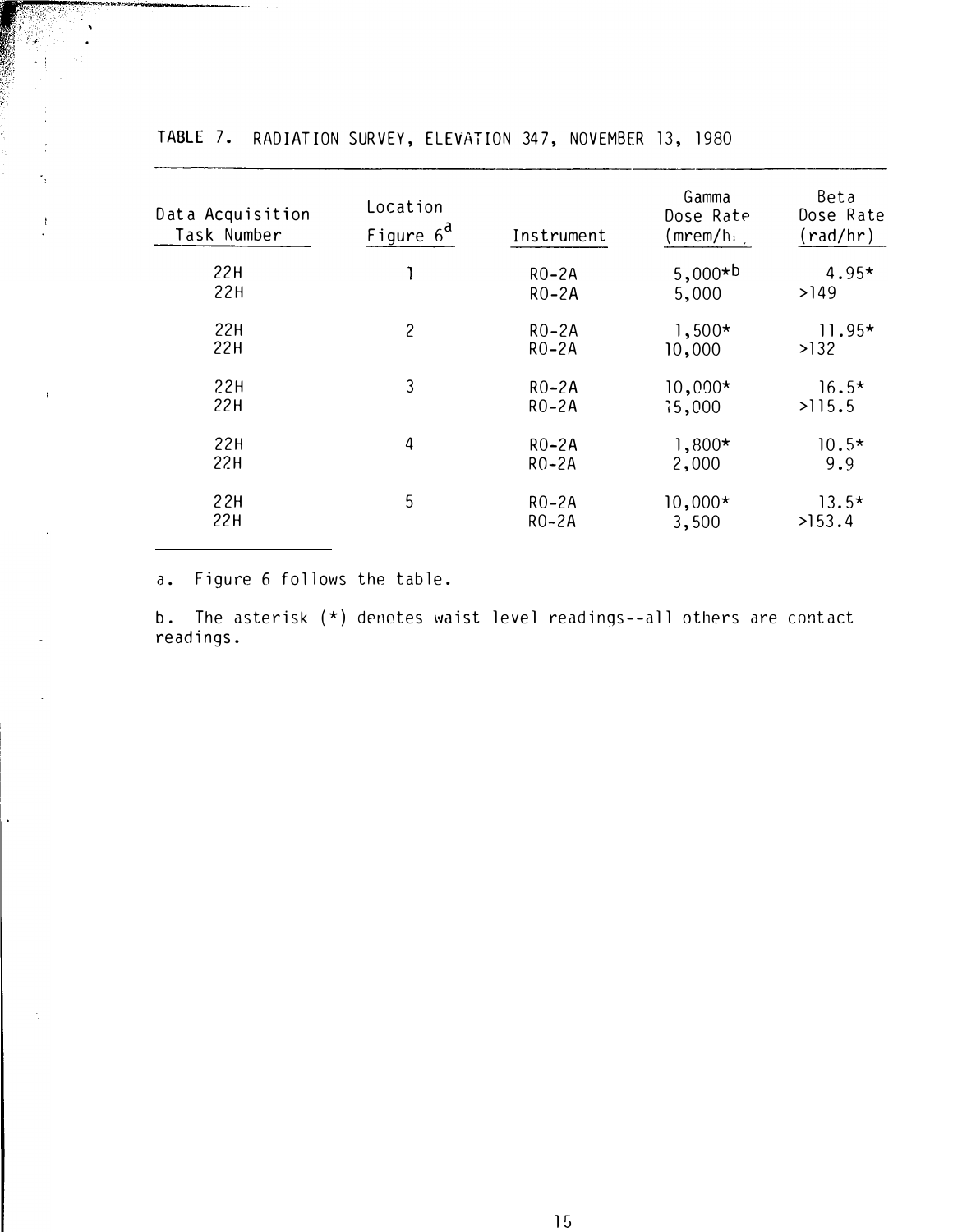

PLAN VIEW, ELEVATION 305

Radiation survey locations on Elevation 305 for Entry 4, Figure 1. November 13, 1980. (Refer to Table 2.)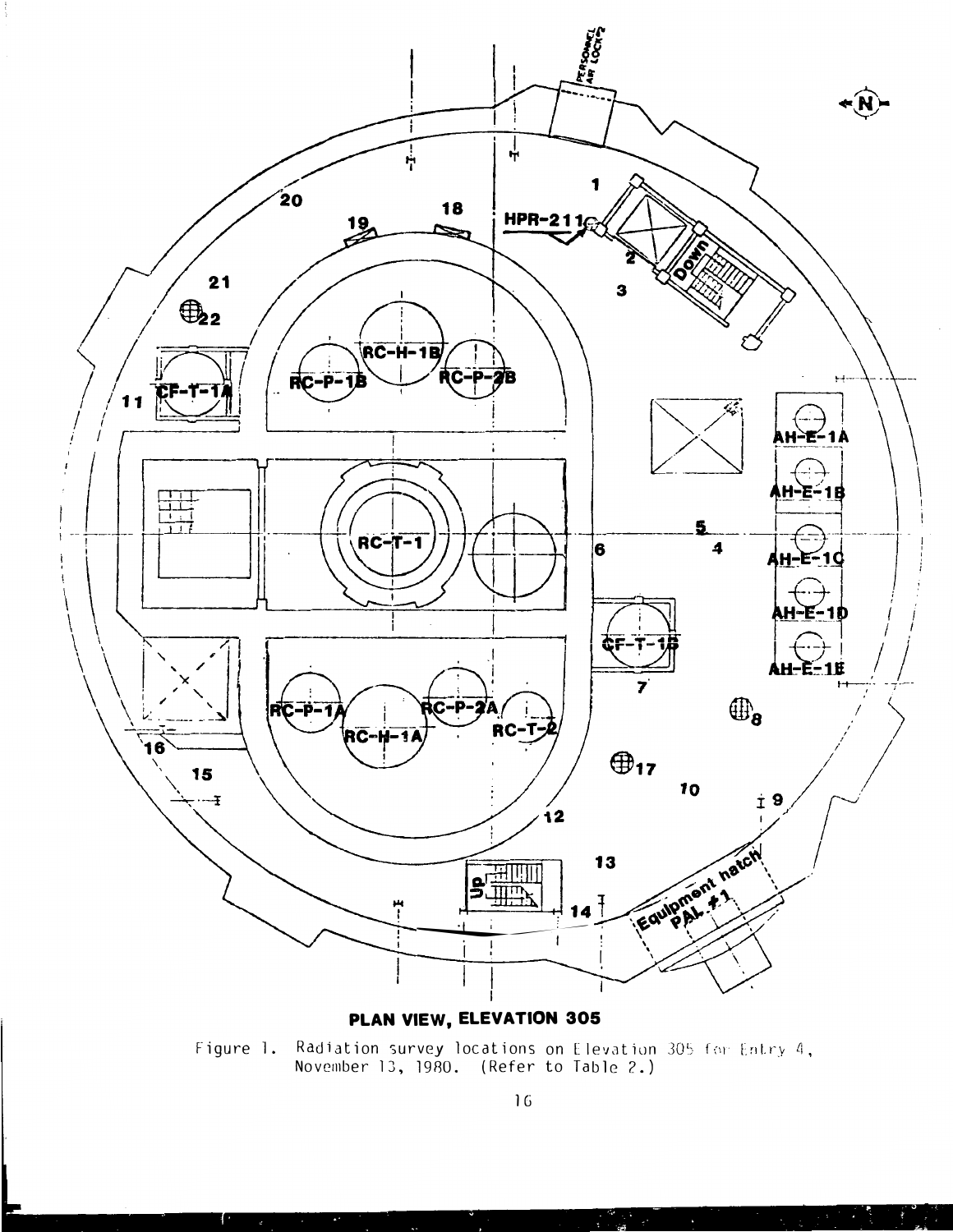

### HPR-211 Area Survey

Located on Closed Stairwell wall (See Figure i) Radiation Survey Paints November 13, 1980 Entry

Figure 2. Radiation survey location on Elevation 305 for Entry 4, November 13, 1980. This is the HPR-211 area survey, located on the enclosed stairwell wall, as indicated in Figure 1. (Refer to Table 3. )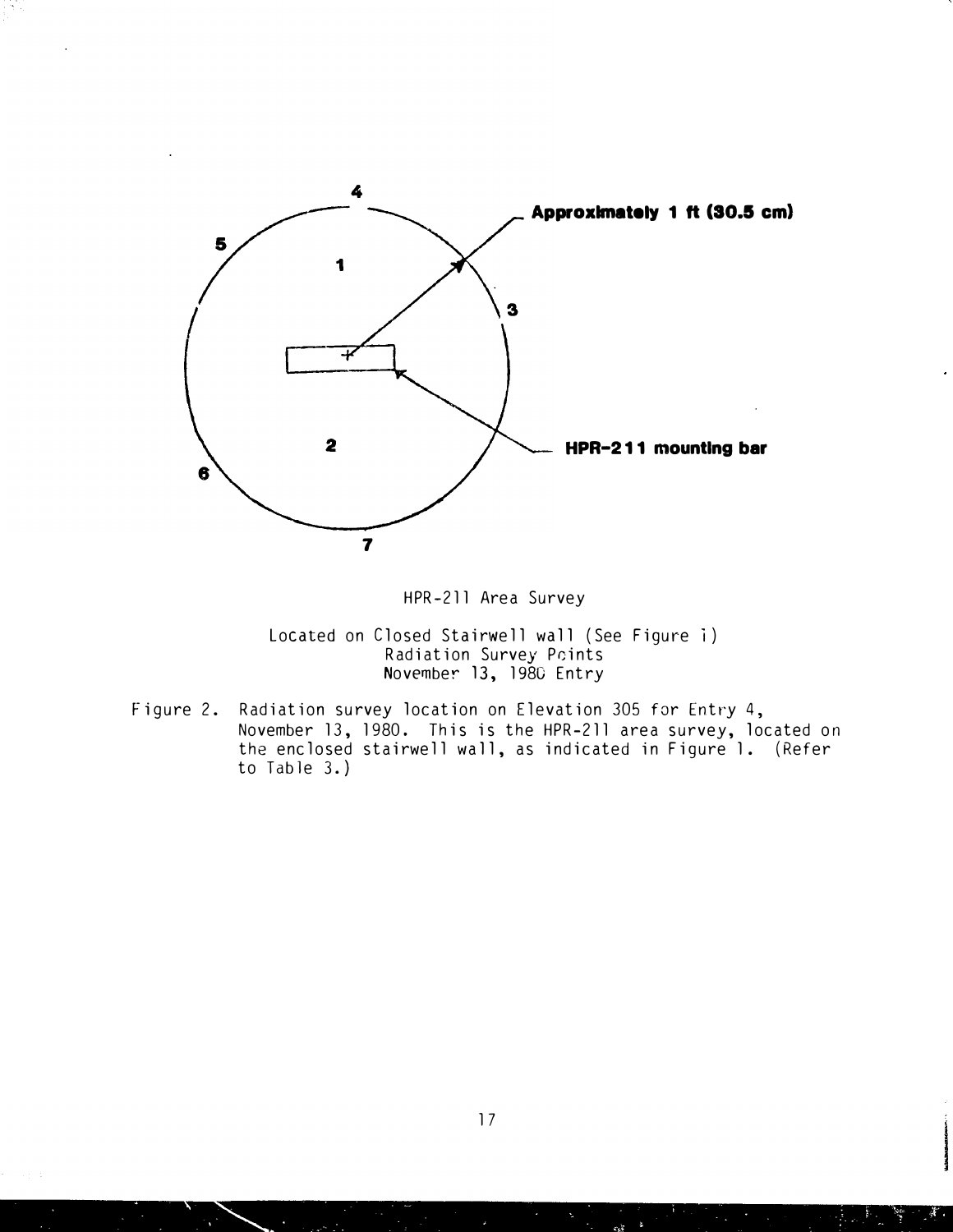

Reactor Building Equipment Hatch

Plan V<sub>iew</sub> Radiation Survey Points November 13, 1980 Entry

Figure 3. Radiation survey locations on Elevation 305 for Entry 4, November 13, 1980. These survey locations are indicated on tlie plan view of the reactor building equipment hatch. ( Refer to Table 4.)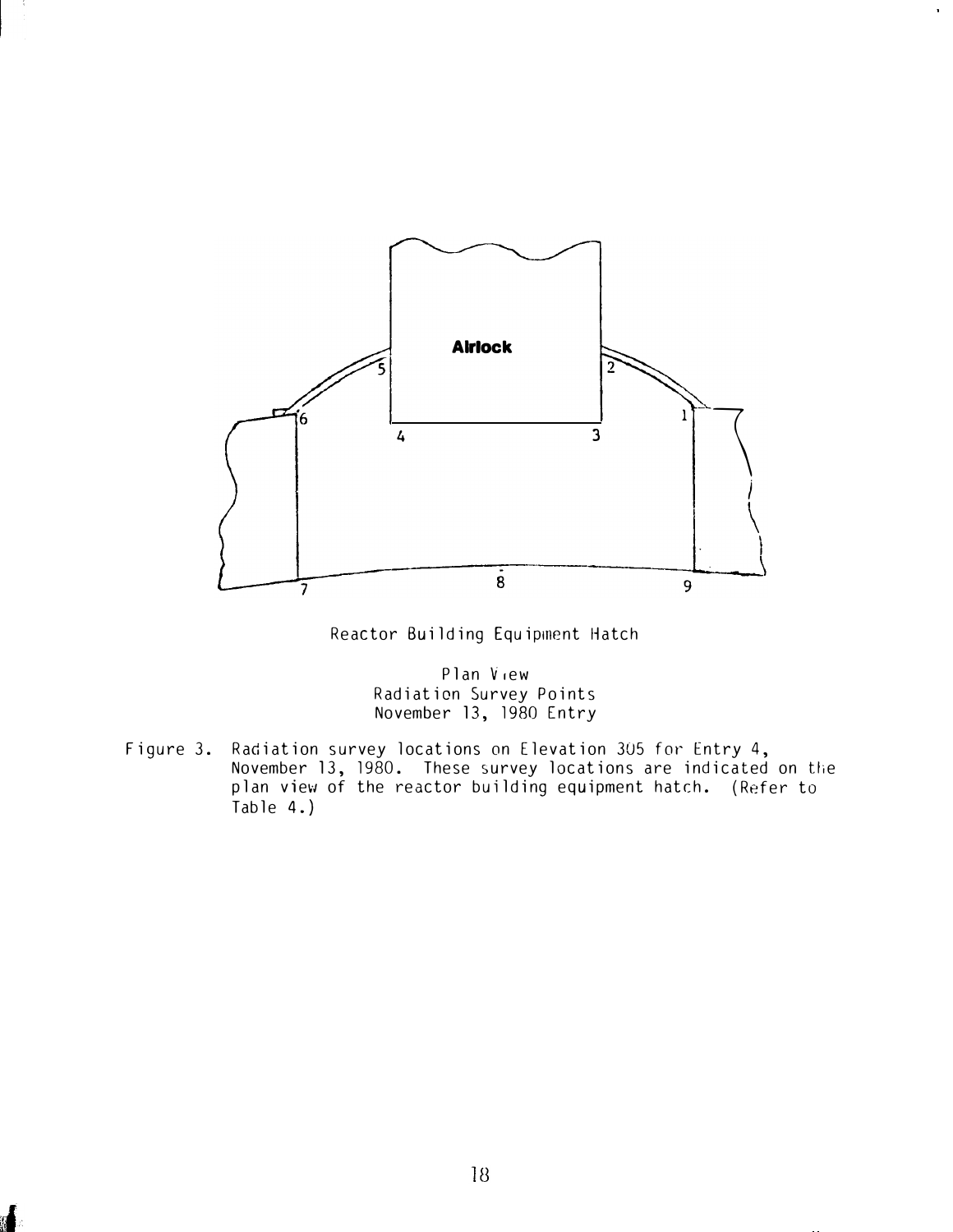

Ν,



Plan View Radiation Survey Points November 13, 1980 Entry

Figure 4. Radiation survey locations on Elevation 305 for Entry 4, November 13,1980. These survey points are indicated on the plan  $\pm$ view of the reactor building Personnel Airlock (PAL) #2. (Refer to Table  $5.$  )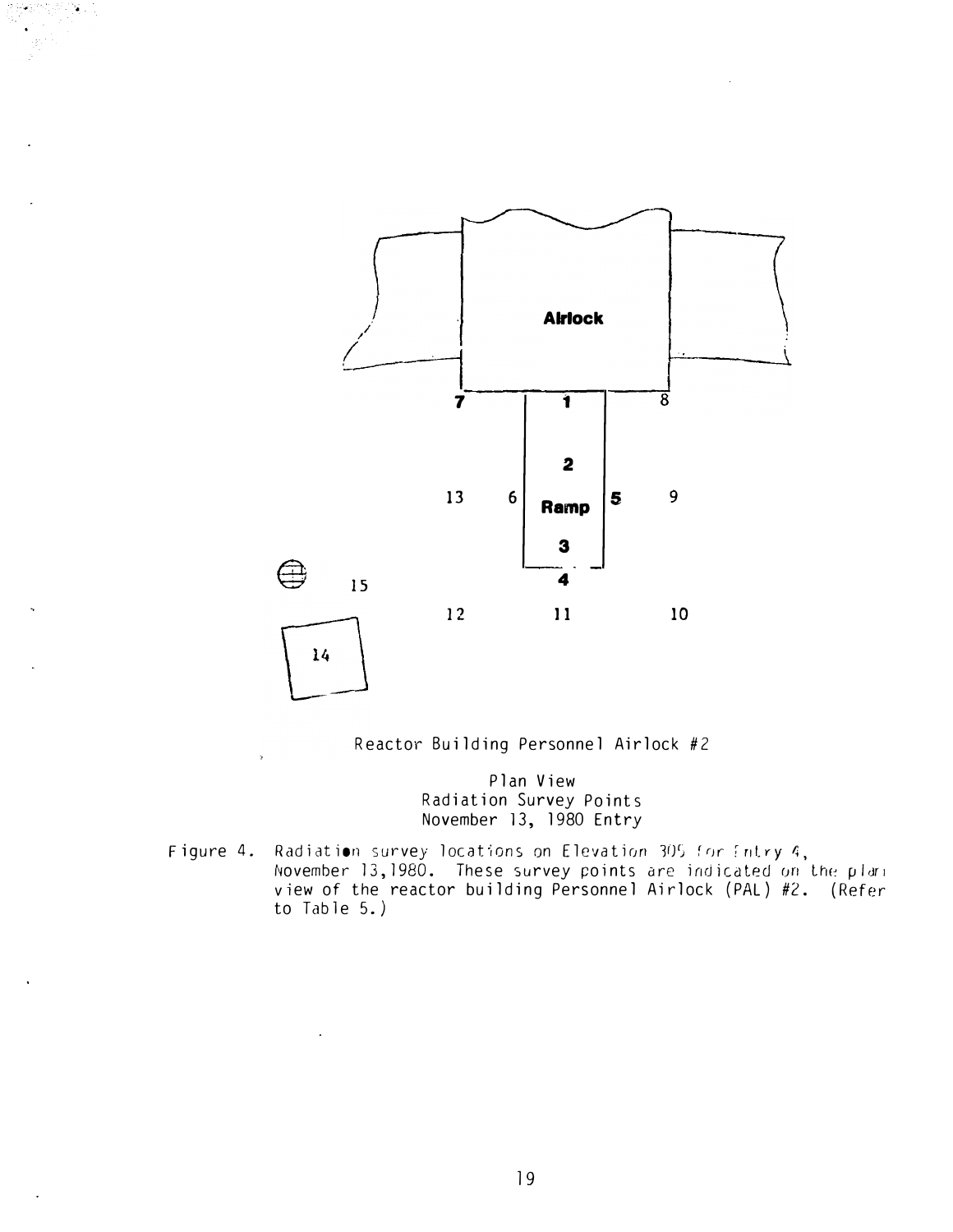

PLAN EL 347'-6"

Radiation Survey Points November 13, 1980 Entry (Data points 16 through 28@ El. 367')

Figure 5. Radiation survey location on Elevation 305 (data points 16-28 are at Elevation 367) for Entry 4, November 13, 1980. (Refer to Table 6.)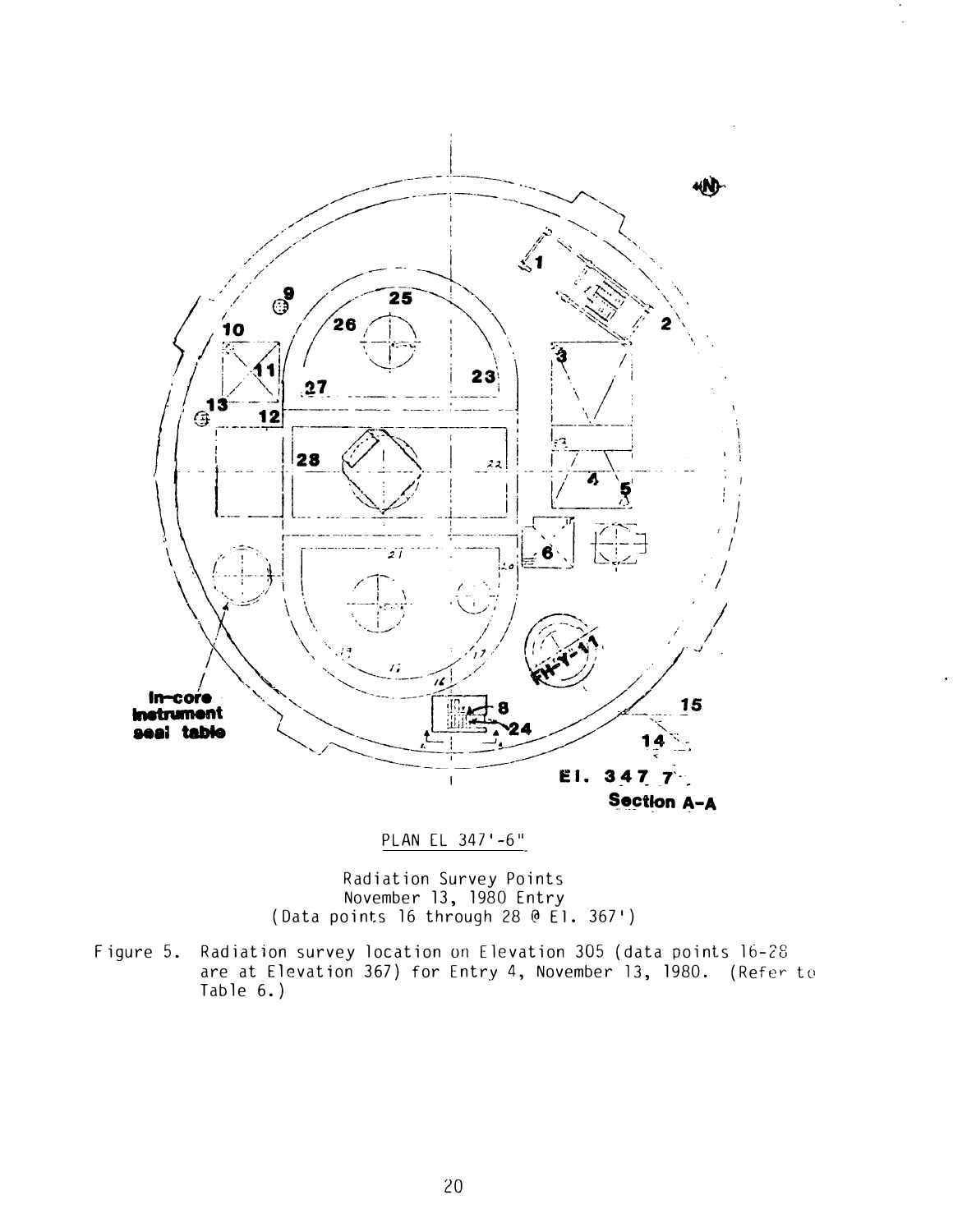

 $8.31 - 10$ 

lncore Instrumentation Seal Table

Plan View (See Figure 5) Radiation Survey Points November 13. 1980 Entry

Figure 6. Radiation survey locations at Elevation 347 for Entry 4, November 13,1980. These survey points are on the in-core instrumentation seal tabel. (Refer to Table 7.)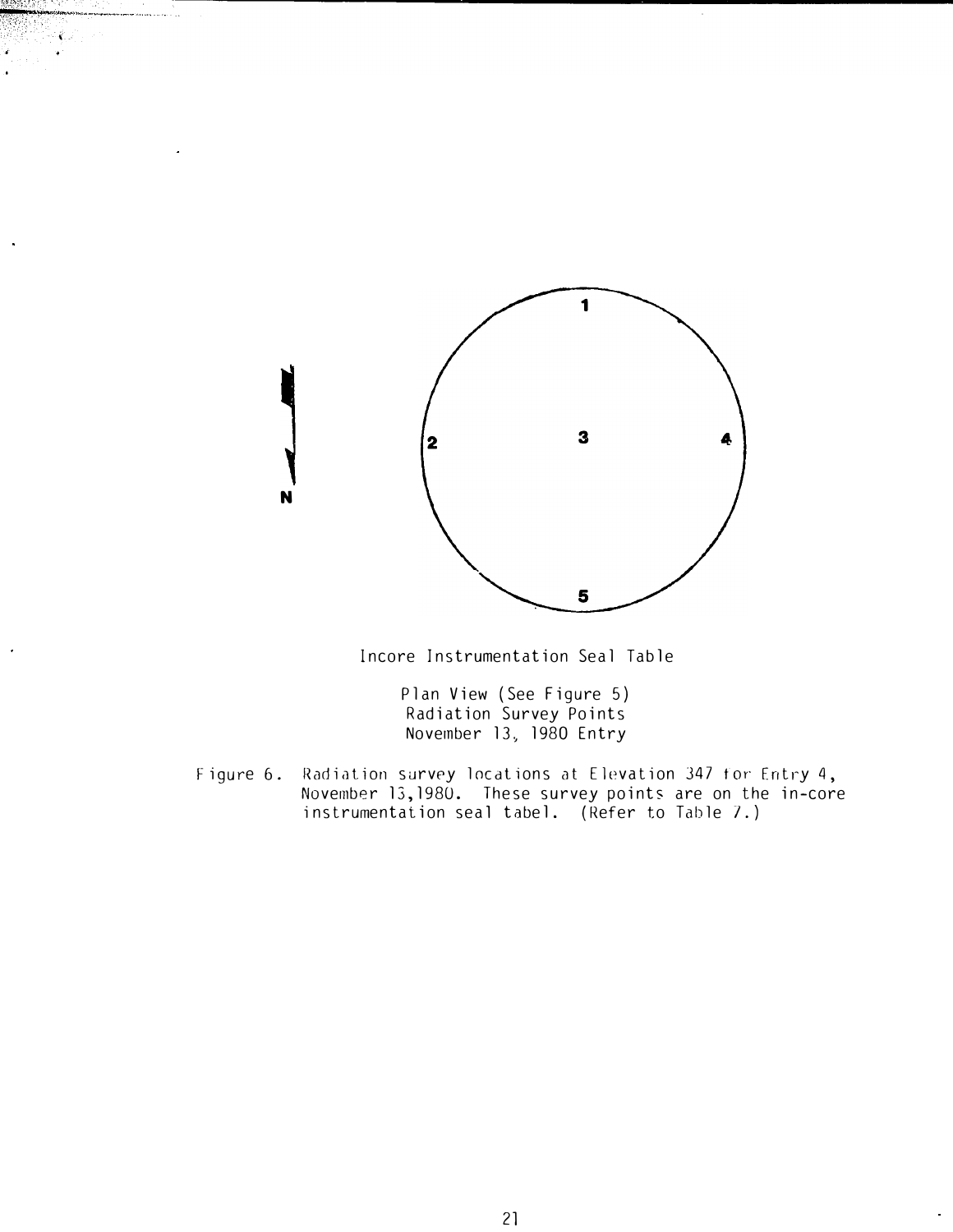Smear samples 1 through 8 were taken in the center of a two foot by two foot area. This area is located on Elevation 305' between the #2 PAL entry ramp and the D-ring as shown below. Sequence of the smears was as follows:

> Smears l and 2 - prior to any decon operations Smears 3 and 4 - after deminerlized water wash Smears 5 and 6 - after Radiac wash Smears 7 and 8 - after Radiac scrub

Scrape Sample 9 was taken outside the decon area. Scrape Sample 10 was taken in the decon area after the final smears.

Speciman Il is a paint chip found on the floor at the 347' Elevation. It came from the dome of the reactor building (approximately 300  $cm^2$ ).



Reactor Building Personnel Airlock #2

Figure 7. Locatior of decontamination test area on Elevation 305 made during Entry 4, November 13, 1980. The airlock in the figure is #2 PAL.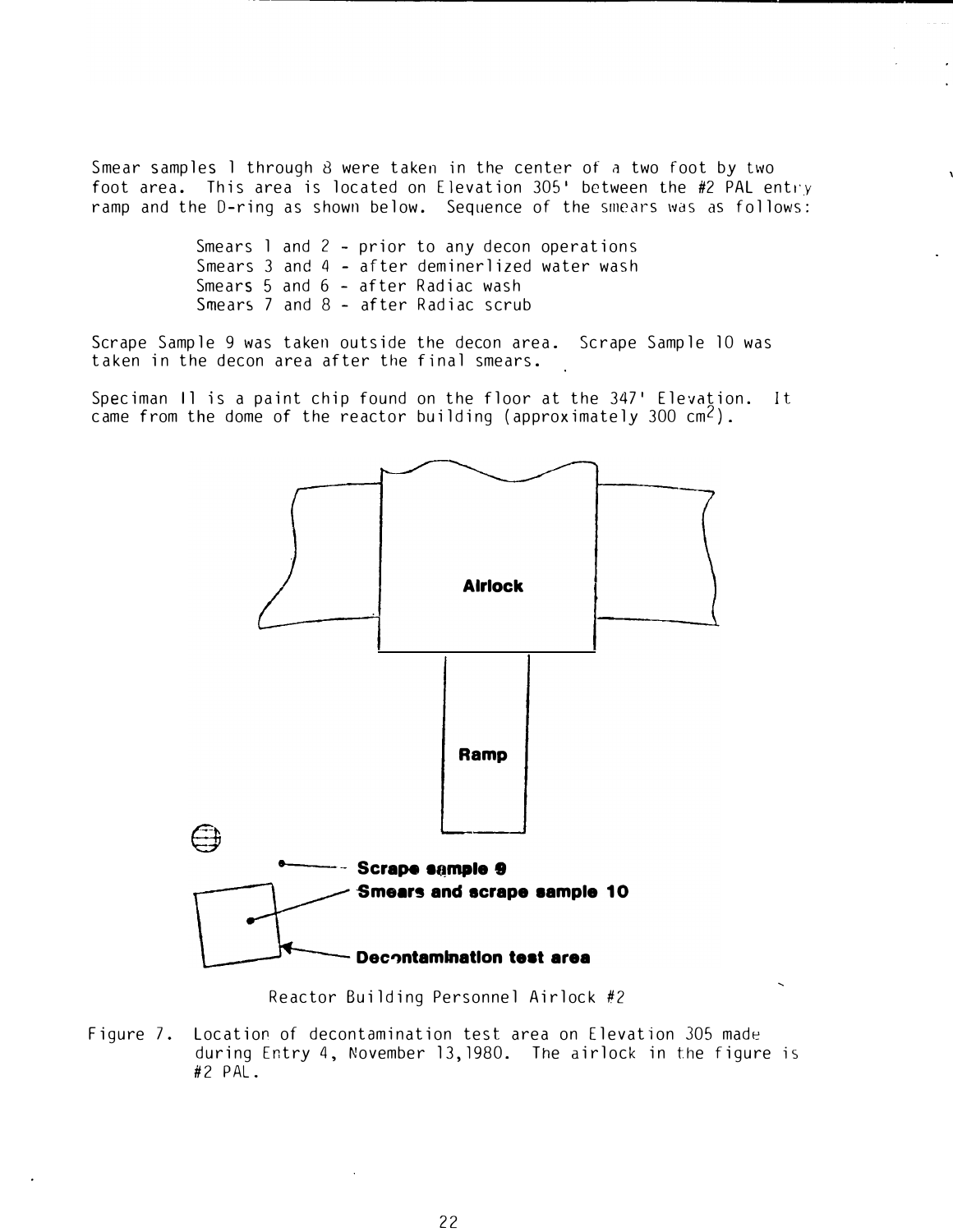| Data<br>Acquisition<br>Task Number | Specimen <sup>a,b,c</sup> | Gross<br>Sample<br>Number | Gross alpha<br>$(\mu Ci)(B\&W)^{d,e}$ | Gross<br>beta & gamma<br>$(\mu Ci)(B&W)^{d,e}$ | $Sr^{90}/Y^{90}$<br>$(\mu Ci)$<br>$(SAI)^d$ , f | $Cs$ <sup>134</sup><br>$(\mu Ci)$<br>$(B&W/SAI)^e$ , f | $Cs$ <sup>137</sup><br>$(\mu C i)$<br>$(BRW/SPT)^{e,f}$ |
|------------------------------------|---------------------------|---------------------------|---------------------------------------|------------------------------------------------|-------------------------------------------------|--------------------------------------------------------|---------------------------------------------------------|
| 42                                 |                           | 52503                     |                                       |                                                | $2.3E - 1$                                      | $1.7E + 0/$<br>$1.0E + 0$                              | $1.2E+1/$<br>$6.4E + 0$                                 |
| 42                                 | $\overline{c}$            | 52504                     | --                                    |                                                | $5.7E-1$                                        | $1.3E + 0$<br>$7.0E-1$                                 | $8.9E + 0/$<br>$4.2E + 0$                               |
| 42                                 | 3                         | 52505                     |                                       |                                                | $5.2E - 3$                                      | $1.8E - 2/$<br>$1.4E-2$                                | $1.4E-1/$<br>$1.1E-1$                                   |
| 42                                 | 4                         | 52506                     |                                       |                                                | $1.4E - 2$                                      | $2.6E-2/$<br>$2.1E-2$                                  | $1.9E - 1/$<br>$1.6E - 1$                               |
| 42                                 | 5                         | 52507                     | $< 2.7E - 79$                         | $3.2E - 2$                                     | $5.6E - 3$                                      | $7.8E - 3/$<br>$7.6E - 3$                              | $5.8E - 2/$<br>$5.3E-2$                                 |
| 42                                 | 6                         | 52508                     | $2.7E - 79$                           | $3.4E - 2$                                     | $7.7E - 4$                                      | $3.8E - 3/$<br>$1.8E - 3$                              | $2.5 - 2/$<br>$1.3E-2$                                  |
| 42                                 | $\overline{7}$            | 52509                     | $< 2.7E - 79$                         | $8.7E - 3$                                     | $3.3E - 3$                                      | $8.5E - 3/$<br>$5.8E - 3$                              | $6.3E-2/$<br>$4.1E-2$                                   |
| 42                                 | 8                         | 52510                     | $<$ : 7E-79                           | $1.0E - 2$                                     | $1.2E-3$                                        | $5.1E-3/$<br>$2.2E-3$                                  | $3.6E - 2/$<br>$1.5E - 2$                               |
| 42                                 | 9                         | 52511                     |                                       |                                                |                                                 | $3.4E - 1/$                                            | $2.4E+0/$                                               |

A CONTRACTOR CONTRACTO CON CONTRACTO A CONTRACTO DE CONSTANTE E EL CONTRACTO DE CONTRACTO EL CONTRACTO EL CONT

## TABLE 8. SURFACE CONTAMINATION FROM DECONTAMINATION TEST ON ELEVATION 305

**TACOJA**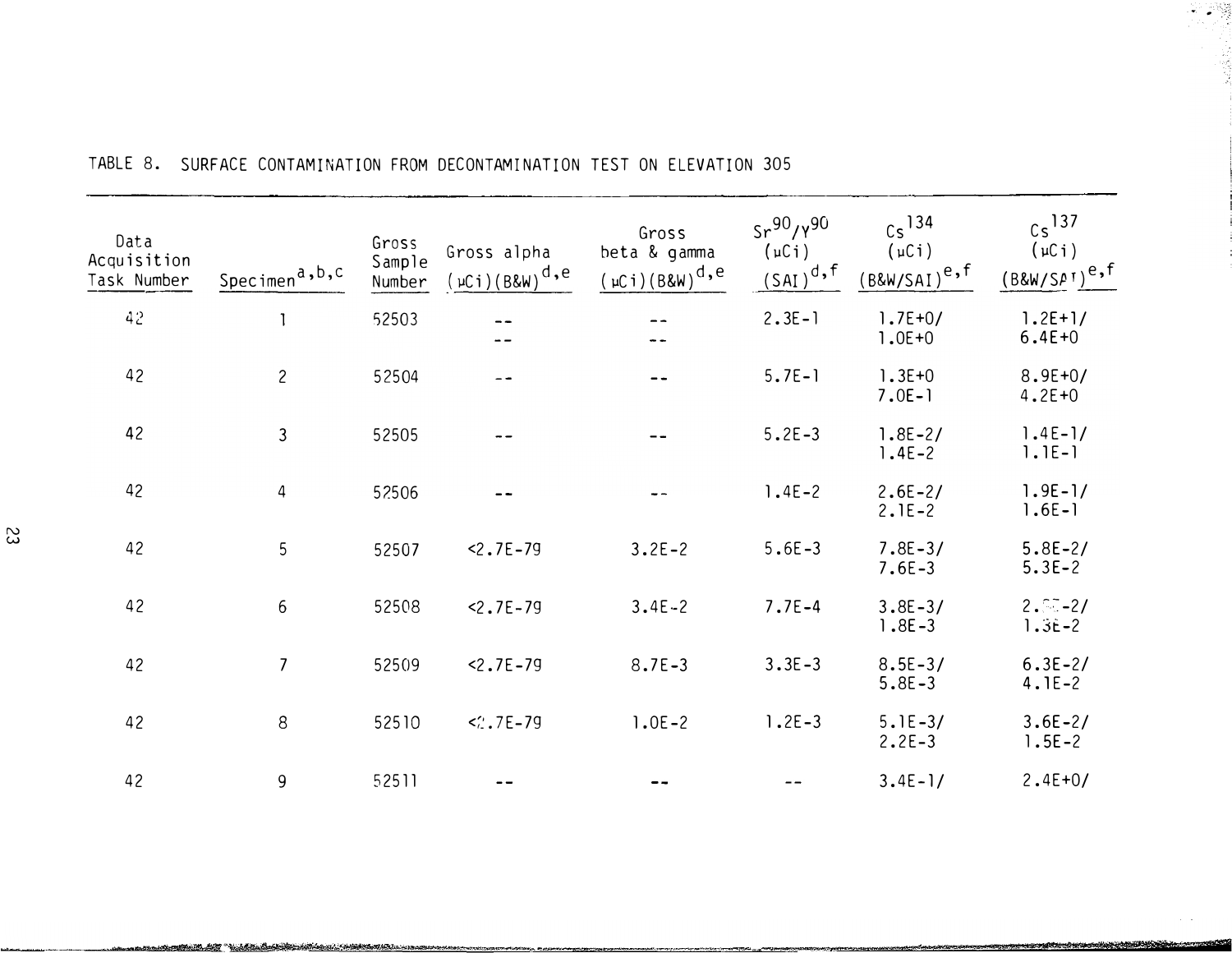| Data<br>Acquisition<br>Task Number | S <u>pecim</u> en <sup>a,b</sup> ,C | Gross<br>Sample<br>Number | Gross alpha<br>$'$ µCi)(B&W) <sup>d,e</sup> | Gross<br>beta & gamma<br>$'$ µCi)(B&W) $^{\sf d}$ ,e | $5r^{90}$ /y <sup>90</sup><br>(µCi)<br>$(SAI)^d$ , f | $ce$ 134<br>′μCi)<br>'B&W/SAI) <sup>e,f</sup> | $cs$ 137<br>$\mu$ Ci)<br>$(B8W/SAI)^{e,f}$ |
|------------------------------------|-------------------------------------|---------------------------|---------------------------------------------|------------------------------------------------------|------------------------------------------------------|-----------------------------------------------|--------------------------------------------|
| 42                                 | 10                                  | 52512                     | $- -$                                       | $-$                                                  | $- -$                                                | $5.0E - 2/$                                   | $3.6E - 1/$                                |
| 38                                 | ∣ 1h                                | 52513                     | $- -$                                       | $- -$                                                | $4.8E - 3$                                           | $.6E - 2/$<br>$.6E - 2$                       | $1.1E-1/$<br>$ . E- $                      |

a. See Figure 7 for locations at which samples were taken.

b. For specimens 1 through 8 readings are per swipe of approximately 100 cm<sup>2</sup> (15.5 in.<sup>2</sup>).

c. For specimens 9 and 10 readings are for scrape samples of approximately 100  $cm^2$ .

- d. No ana lysis performed.
- e. B&W is Babcock and Wilcox.
- f. SAI is Science Applications Incorporated.
- g. The less than symbol (<) implies result below Lower Limit Detectable (LLD).
- h. Specimen ll is a paint chip from the reactor building dome.

 $\prime$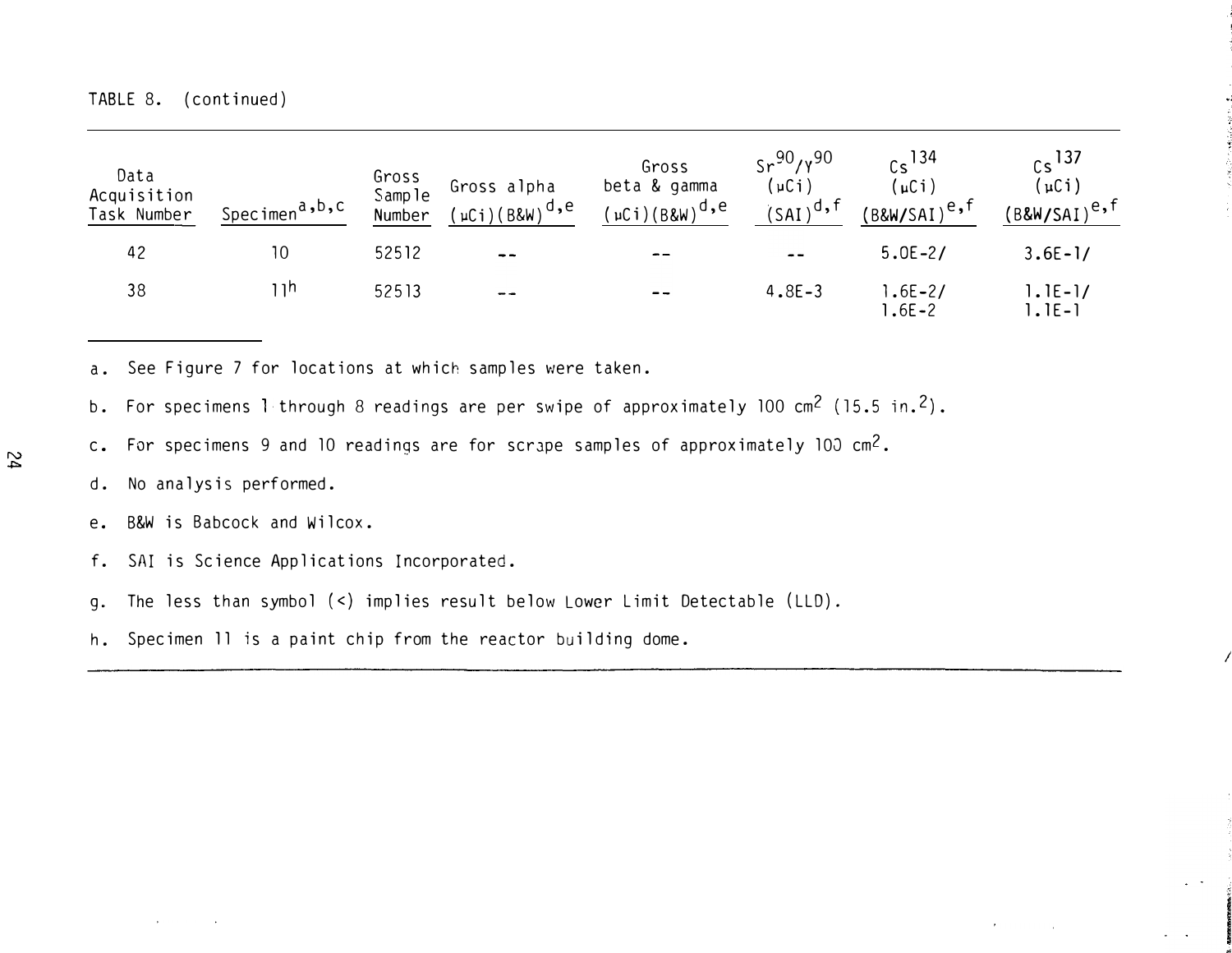## TABLE 9. AIRBORNE ACTIVITY, NOVEMBER 13, 1980

| Data<br>Acquisition<br>Task Number | Specimen <sup>a</sup>     | Sample<br>Number | $1 - 31$<br>$(\mu$ Ci/ml)<br>$(B\&W)^{b,c}$ | $Cs - 134$<br>(uC)/m1)<br>$(B\&W)^{b}$ | $Cs - 137$<br>$(\mu$ Ci/ml)<br>$(BBM)^b$ | $Co-58$<br>$(\mu$ $(i/m)$<br>$(BRW)^{b.C}$ | $Co-60$<br>$(uC)/m$ $)$<br>$(BRW)^{b,c}$ | $Sr-90$<br>$(\nu \text{C} i / \text{m} )$<br>$(SAI)^d$ | Gross<br>alpha<br>$(\mu$ Ci/ml)<br>$(BgW)^{b,c,d}$ | Gross<br>alpha<br>& gamma<br>$(\mu$ Ci/ml $)$<br>$(BBW)^C$ | Comments                                              |
|------------------------------------|---------------------------|------------------|---------------------------------------------|----------------------------------------|------------------------------------------|--------------------------------------------|------------------------------------------|--------------------------------------------------------|----------------------------------------------------|------------------------------------------------------------|-------------------------------------------------------|
| N/A                                | BZA                       | 52320            | $<9.3E-10$                                  | $2.05 - R$                             | $1.4E - 7$                               | $<3.7E-10$                                 | $<$ 3.9E - 10                            | $4.6E - 9$                                             | $ e$                                               | $1.17E - 7$                                                |                                                       |
| $N/\Lambda$                        | <b>BZA</b>                | 52321            | $57.15 - 10$                                | $1.4F - 8$                             | $1.0E - 7$                               | $2.2E - 10$                                | $-2.8E - 10$                             | $3.4E-9$                                               | $ -$                                               | $7.69E - 8$                                                |                                                       |
| N/A                                | B, A                      | 52322            | $5.4E - 10$                                 | $1.7F - 8$                             | $1.3E - 7$                               | $2.5E - 10$                                | $1.4E - 10$                              | $4.1E-9$                                               | --                                                 | $8.28E - 8$                                                |                                                       |
| N/A                                | BZA                       | 52348            | $< 4.0E - 10$                               | $7.7E-9$                               | $6.4E - 8$                               | $1.7E-10$                                  | $< 1.5E - 10$                            | $2.5E-9$                                               | $ \sim$                                            | $6.08E - 8$                                                |                                                       |
| N/A                                | BZA                       | 52349            | $<8.4E-10$                                  | $1.68E - 10$                           | $1.1E-8$                                 | $2.5E - 10$                                | $< 4.2E - 10$                            | $4.3E-9$                                               | $2.33E - 12$                                       | $9.03E - 8$                                                |                                                       |
| N/A                                | BZA                       | 52350            | $< 7.9E - 10$                               | $1.8E - 8$                             | $1.4E - 7$                               | $3.8E - 10$                                | $2.6E - 10$                              | $4.9E - 9$                                             | $2.33E - 12$                                       | $1.14E - 7$                                                |                                                       |
| N/A                                | BZA                       | 52351            | $3.5E - 10$                                 | $1.2E - 8$                             | $9.4E - R$                               | $<$ 1.5E - 10                              | $2.7E-11$                                | $6.4E - 9$                                             | $1.22E - 12$                                       | $6.96E - 8$                                                |                                                       |
| N/A                                | BZA                       | 52352            | $4.0E - 10$                                 | $7.1E-9$                               | $4.7E - R$                               | $< 1.5E - 10$                              | $2.2E - 10$                              | $2.5E-9$                                               | $1.22E - 12$                                       | $4.57E - 8$                                                |                                                       |
| N/A                                | 8ZA                       | 52353            | $3.8E - 10$                                 | $7.2E-9$                               | $5.7E-8$                                 | $1.4E-10$                                  | $< 1.4E - 10$                            | $4.4E-9$                                               | $1.22E - 12$                                       | $5.39E - 8$                                                |                                                       |
| N/A                                | BZA                       | 52354            | $2.6E - 10$                                 | $6.5E - 9$                             | $5.0E - 8$                               | $1.2E - 10$                                | $< 7.7E - 11$                            | $3.1E-9$                                               | $1.22E - 12$                                       | $5.02E - 8$                                                |                                                       |
| N/A                                | BZA                       | 52355            | $3.7E - 10$                                 | $5.5E-9$                               | $3.6E - 8$                               | $1.3E-10$                                  | $22.2E - 10$                             | $2.1E-9$                                               | $1.22E - 12$                                       | $3.26E - 8$                                                |                                                       |
| N/A                                | BZA                       | 52326            | $3.5E - 10$                                 | $5.5E-9$                               | $4.3E - 8$                               | $< 1.3E - 10$                              | $1.4E-10$                                | $3.1E-9$                                               | $1.22E - 12$                                       | $4.35E - 8$                                                |                                                       |
| N/A                                | High-volume<br>air sample | 52319            | $56.2E - 11$                                | $4.6E-9$                               | $3.3E - 8$                               | $2.1E-11$                                  | $< 1.0E - 11$                            | $1.95 - 9$                                             | $4.52E - 12$                                       | $- -$                                                      | Sample was taken 18 in.<br>(approximately 47 cm) from |

 $\mathbf{r}$ 

(approximately 47 cm) from<br>the south D-ring wall and<br>approximately 18 in. above the floor.

 $\lambda$ 

 $\mathbf{v}$ 

 $\sim$ 

r ing pa

\_ \_ \_ \_ \_ \_ \_ \_ \_ \_ \_ a. Lapel air sample.

 $\alpha$  .

 $\mathbf{A}^{\prime}$ 

- b. R&W is Babcock and Wilcox.
- c. The less than symbol (<) implies result below Lower Limit Detectable (LLD).
- d. \$4! is Science Applications Incorporated.

e. The dash (--) indicates no analysis performed.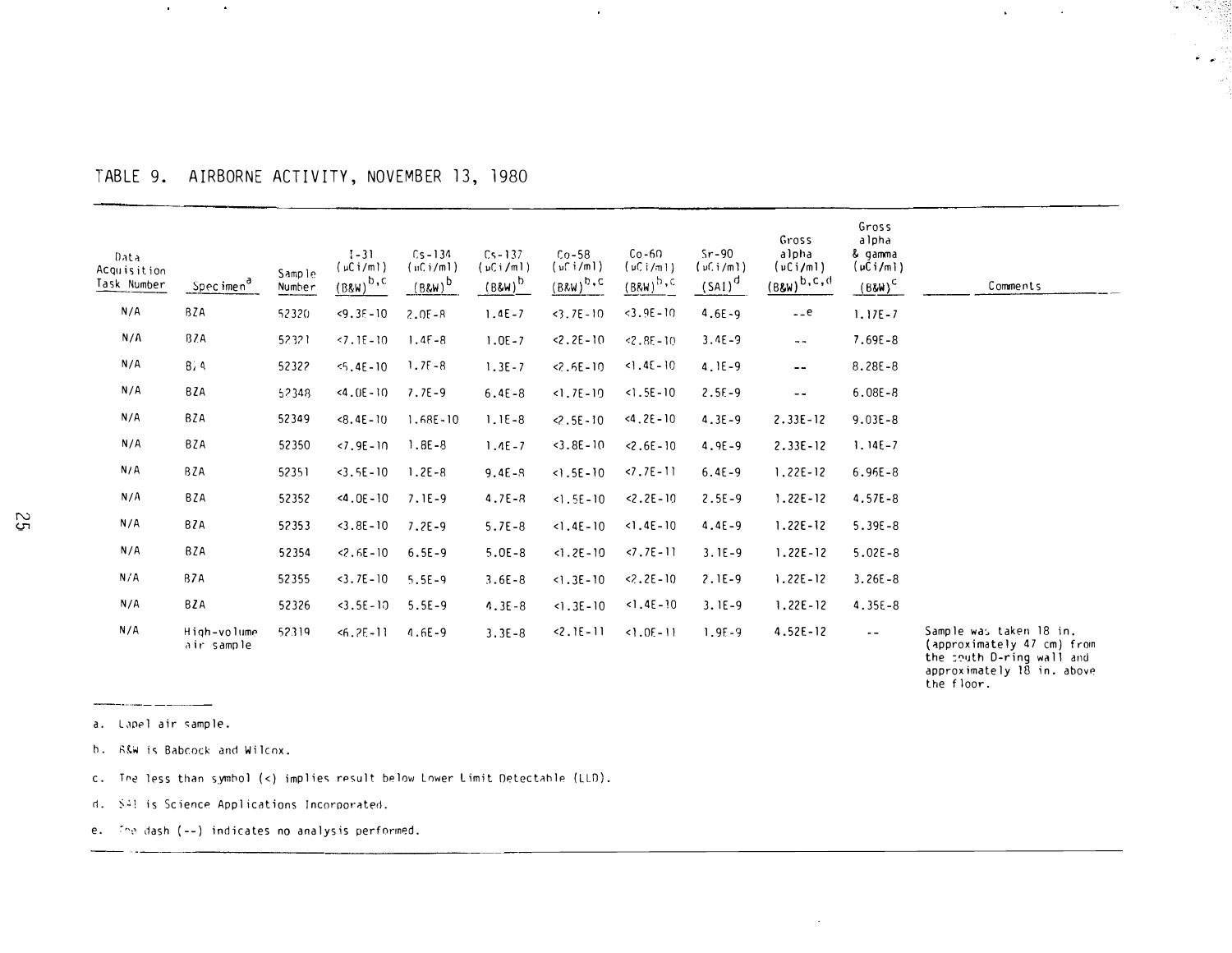#### Decontamination Test

Smear samples 1 through B were taken in the center of a test area of approximately 3700  $\text{cm}^2$  (4  $\text{ft}^2$ ). This area is located on Elevation 305 between the #2 PAL entry ramp and the D-ring as shown in Figure 7. Sequence of the smears was as follows:

Smears  $l$  and 2: prior to any decontamination operations Smears 3 and 4: after demineralized water wash Smears 5 and 6: after Radiac wash Smears 7 and 8: after Radiac scrub.

• Scrape sample 9 was taken outside the decontamination area. Scrape sample 10 was taken in the decontamination area after the final smears. Sample 11 is a paint chip found on the floor at Elevation 347. The chip came from the reactor building dome and is approximately  $300 \text{ cm}^2$ (approximately 46.5 in. $^2$ ).

Data from the test are presented in Table 8.

## Airborne Activity

Air samples were taken during entry 4. Airborne activity data are p resented in Table 9.